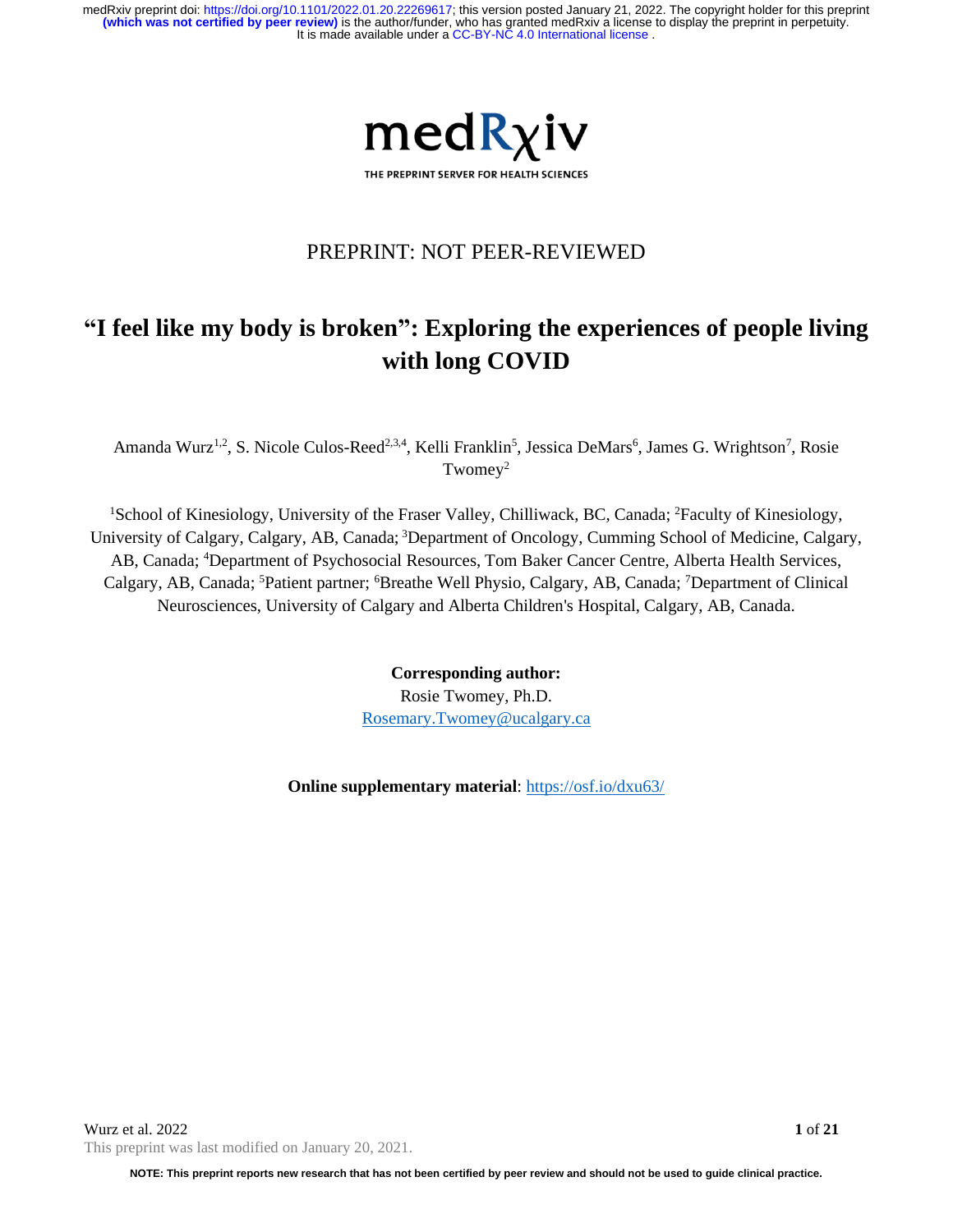## **Abstract**

**Background:** Long COVID, an illness affecting a subset of individuals after COVID-19, is distressing and poorly understood. Exploring the experiences of people with long COVID could help inform current conceptualizations of the illness, guide supportive care strategies, and validate patients' perspectives on the condition. Thus, the objective of this study was to better understand and explore individuals' experiences with long COVID and commonly reported symptoms, using qualitative data collected from open-ended survey responses.

**Methods:** Data were collected from adults living with long COVID following a confirmed or suspected SARS-CoV-2 infection who participated in a larger observational, online survey. Within the larger survey, participants had the option of answering seven open-ended items. Data from the open-ended items were analyzed following guidelines for reflective thematic analysis.

**Results:** From the 213 who were included in the online survey, 169 participants who primarily self-identified as women (88.2%), aged 40-49 (33.1%), and who had been experiencing long COVID symptoms for  $\geq 6$  months (58.6%) responded to the open-ended questions. Four overlapping and interconnected themes were identified: (1) *My long COVID symptoms are numerous, hard to describe, and debilitating*, (2) *All aspects of my day-to-day functioning have been impacted*, (3) *I can no longer be physically active*, and (4) *I keep asking for help, but no one is listening, and very little is working*.

**Conclusion:** Findings highlight the complex nature of long COVID and show the ways in which individuals affected by the illness are negatively impacted. Participants recounted struggling and altering their daily activities while managing relapsing-remitting symptoms, an uncertain prognosis, lost pre-COVID identities, and a healthcare system (that does not always offer guidance nor take them seriously). More support and recognition for the condition are needed to help this cohort navigate the process of adapting to long COVID.

**Keywords:** Post-acute COVID-19 syndrome; Post-COVID-19 condition Post-viral fatigue; COVID-19.

**Abstract word count:** 294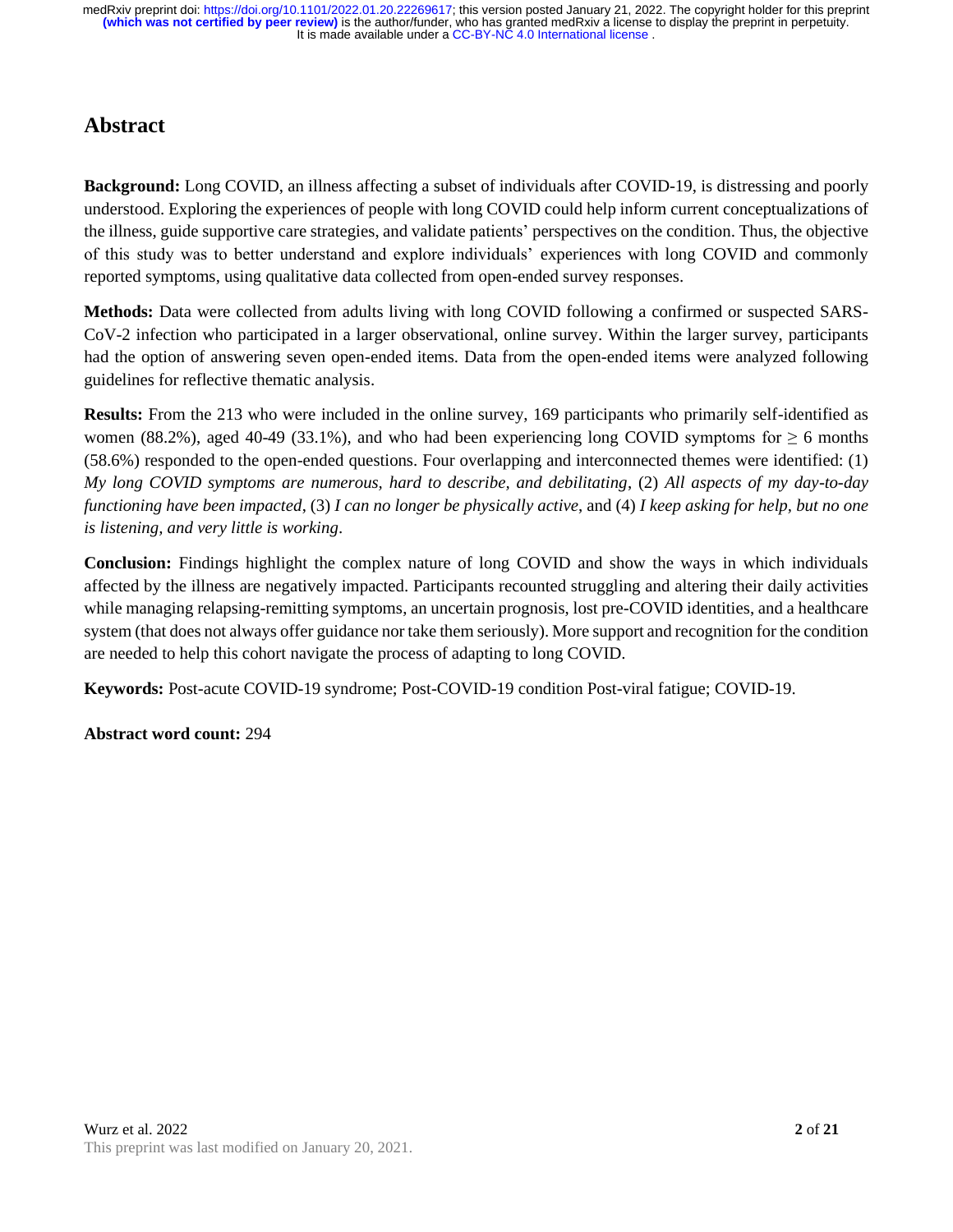## **Introduction**

The acute impact of SARS-CoV-2 (the virus that causes COVID-19) infection varies widely, with some individuals experiencing no symptoms and others experiencing adverse effects that vary from mild to critical severity [1,2]. Diverse responses to COVID-19 persist beyond the initial presentation, with a subset of the population experiencing complicated, disconcerting, prolonged illness [3], widely known as long COVID [4] (also referred to as post-acute sequelae of SARS-CoV-2 infection). Though much remains unknown about long COVID, it is characterized by multiorgan impairments that span respiratory, cardiovascular, neurological, dermatological, and gastrointestinal systems [5]. Commonly reported symptoms include fatigue, shortness of breath, dry cough, cognitive impairment, headache, heart palpitations, chest tightness, and dizziness [6–8]. Symptoms can co-occur, vary in severity, and be cyclical or episodic in nature [9–11]. Initially, the prevalence and seriousness of chronic symptoms after COVID-19 were underrecognized, contested, or dismissed [12,13], and much of the early research on long COVID was led by patients [14]. Researchers and healthcare providers worldwide now recognize the significant burden associated with long COVID [15,16].

Nevertheless, there is still a relatively poor understanding of the lived experience of long COVID. For example, much of the evidence describing long COVID has come from individuals who were hospitalized for COVID-19 [17–21] or excluded those without a laboratory-confirmed COVID-19 infection, despite numerous reasons why this may not have been accessible [22]. Further, the closed-ended questionnaires used within surveys [14,23] may have failed to collect important aspects of the patient voice. Indeed, despite a highly engaged patient population whose activism collectively made long COVID's complex symptomatology visible [4,14], few studies have included the patient perspective through qualitative approaches. Of the studies that have used qualitative approaches [24–27], the patient experience has been explored via interview and focus group methodologies with individuals affected by long COVID residing in the United Kingdom. In these studies, patients offer detailed accounts of navigating skepticism from the healthcare system and their social networks, the challenges of managing inconspicuous symptoms, the inability to perform physical activity or activities of daily living, and the importance of seeking refuge and information from similar others [24–27]. However, no studies have used open-ended survey items as a lower burden approach to gathering in-depth information, nor captured experiences of individuals with long COVID residing outside of the United Kingdom. Although interviews and focus groups can enable researchers to probe and further explore patients' lived experiences, in the case of long COVID, such emotionally, socially, and timeconsuming methods could preclude those with the most severe symptoms from participating.

Therefore, using data from a larger online survey conducted in 2021, the specific objective of this sub-study was to better understand and explore individuals' experiences with long COVID and commonly reported symptoms using qualitative data collected from open-ended survey items.

## **Methods**

The qualitative data collected, analyzed, and reported herein were collected as part of a larger observational study using an online survey [8], which was approved by the University of Calgary Conjoint Health Research Ethics Board (REB21-0159). Initially, the qualitative data were collected to enable participants to qualify or elaborate on their closed-ended responses, with planned content analysis if data were sufficient. However, upon exporting the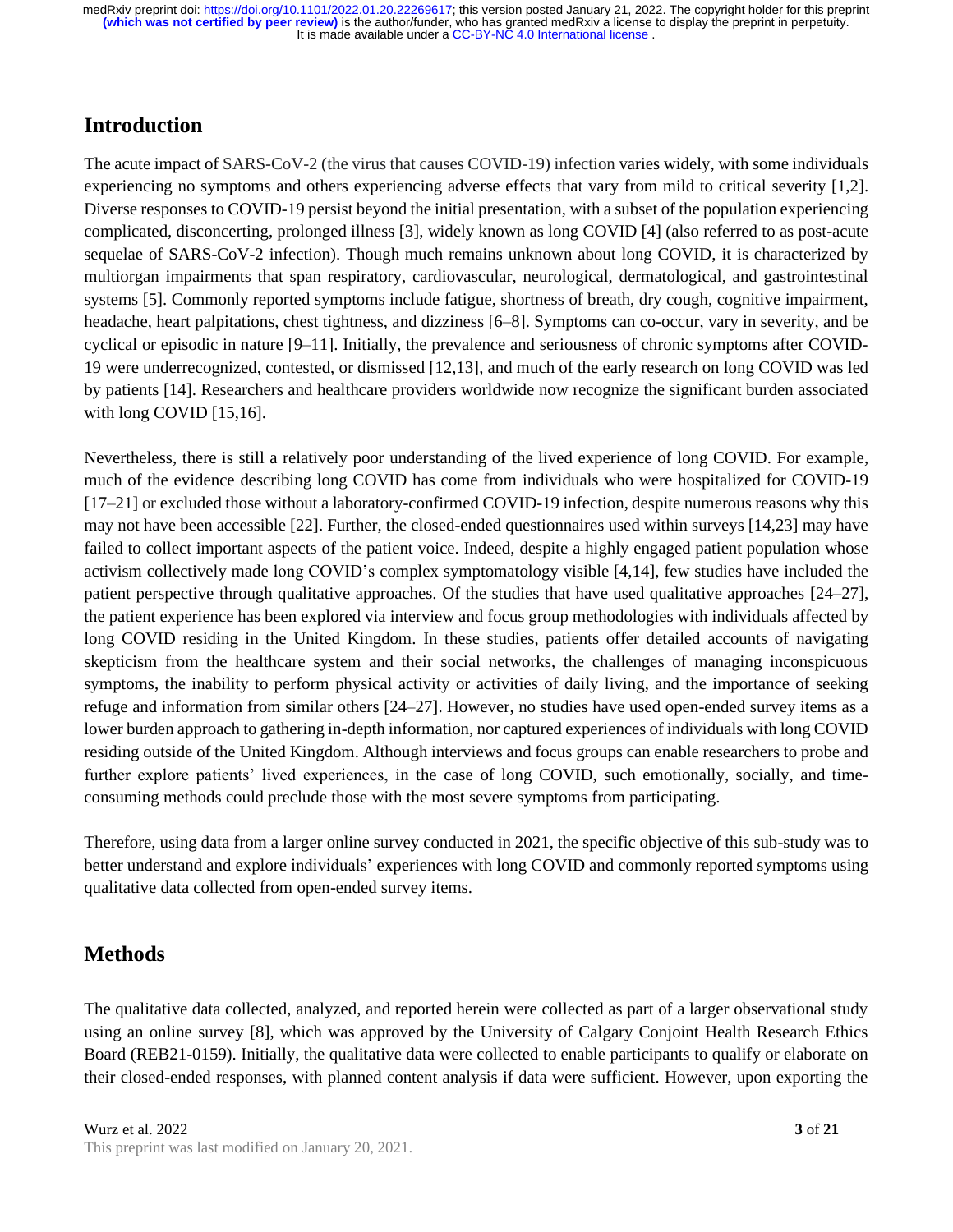qualitative data, it became apparent that rich and important insights were offered and that in-depth reflexive thematic analysis [28] of this survey data [29] was warranted. A pragmatic approach [30] and constructivist paradigm [31] was adopted, wherein participants' voices were centred and reality was viewed as varied and socially created.

#### *Participants*

Individuals were eligible if they self-identified as (1) an adult aged  $\geq$  18 years; (2) currently experiencing long-term symptoms due to COVID-19 for at least four weeks since the acute illness or positive COVID-19 test, with symptoms not pre-dating the acute illness; and, (3) having tested positive for COVID-19, or with probable infection (based on an illness mimicking the acute phase of COVID-19, having close contact with a confirmed case, or being linked with an outbreak), in line with the clinical definition for long COVID (i.e., post-COVID-19 condition) [32].

#### *Procedures*

Following Research Ethics Board approval, individuals were recruited internationally to participate in the larger online survey study through clinical networks, advertisements placed on social media sites, and snowball sampling. Advertisements for the study included a link that took potential participants to a 'study objectives' page. Here individuals could learn about the study and review the eligibility criteria before being directed to the informed consent page. After informed consent was obtained, participants gained access to the secure online survey housed on Qualtrics.

#### *Measures*

The larger online survey consisted of a socio-demographic and medical questionnaire, five closed-ended questionnaires assessing fatigue, post-exertional malaise, health-related quality of life, breathing discomfort, and physical activity (described and presented elsewhere [8]), and seven open-ended items. The seven open-ended items, which are the focus of this manuscript, were presented after each of the five closed-ended questionnaires, or block of questions, via stems such as "*Please use this space for any other comments about your experience with symptoms that continued or developed after acute COVID‑19, or the support you have received for long COVID. This is optional, please skip this question if you have no other comments*." The survey took approximately 30 minutes to complete ( $29.2 \pm 17.1$  minutes), and responses to open-ended questions ranged from 5-290 words.

#### *Data Analysis*

Descriptive statistics were computed for socio-demographic and medical data using Jamovi [33]. Open-ended qualitative data were de-identified, transferred to an Excel spreadsheet, and uploaded to be managed in NVivo (QSR International; 12.6.1). Following guidelines for reflexive thematic analysis [28], two authors (AW, RT) independently familiarized themselves with the data by reading the responses several times. Next, data were coded inductively by a single author (AW) who identified salient features within responsesto generate initial codes. Salient features were determined based on their relevance to the topic, this sub-study's objectives, and the author's judgment. Similar codes were then grouped together into subthemes and main themes that summarized the raw data and conveyed the salient features. At this point, two authors (AW, RT) convened to review the subthemes and main themes and to challenge one another's interpretations of the data and explore alternative perspectives. The authors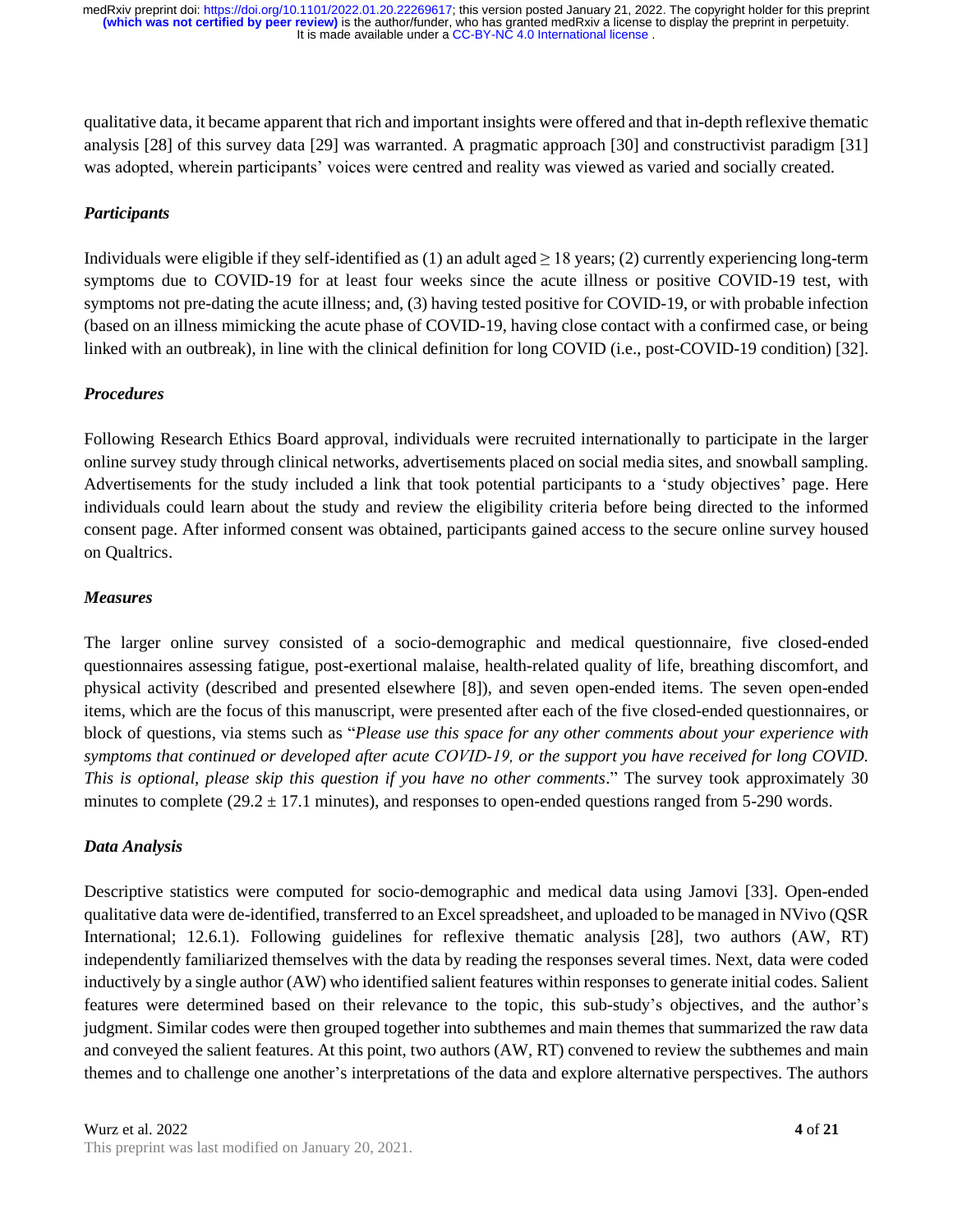also reviewed the themes to check for internal homogeneity (i.e., data within themes fit together meaningfully) and external heterogeneity (i.e., clear distinctions between themes). A theme table including representative quotes was generated, iterated upon, and circulated to a patient partner and the third author (KF) to critically review. Following this, the three authors (AW, KF, RT) met to further discuss and challenge one another's understanding of and experience with the data (see Supplementary File 1 for the authors' reflexivity statement). The theme table was then finalized and sent to all authors to review.

Several strategies were employed to ensure sensitivity to the context, commitment and rigour, transparency and coherence, and impact and importance [34]. For example, the authors sought to ask and answer an important, practical, and timely research question and recruited a sample who could provide firsthand accounts. As well, the stages of the research process have been concisely presented above to elucidate the iterative and reflexive nature of the data collection and analysis process and to enhance transparency. Finally, representative quotes are included herein, and a table was generated so that readers may review and critically reflect upon the authors' interpretations.

#### *Patient Involvement*

Within the larger observational study, a patient partner was involved (March 2021 onward) to contribute to the study design and interpretation of results. For this sub-study, the same patient partner contributed to design and data analysis and interpretation. As described above, the patient partner and author (KF) critically reviewed and reflected on the theme table and was actively engaged in iterative discussions, aiding the interpretation of findings. The patient partner also contributed to three team meetings to discuss the research objectives, review subthemes and themes, and comment on (and approve of) the final version of the manuscript. These meetings lasted 60 to 75 minutes.

## **Results**

Of the 213 participants who were included in the larger study, 169 (79%) provided responses to the open-ended items and were included herein. Of note, most (n=105; 62%) provided responses to three or more of the open-ended items. The remaining (n=64; 38%) responded to one or two open-ended items.

#### *Participants*

The socio-demographic and medical characteristics of participants in this sub-study are presented in Table 1. Most participants identified as women (*n*=149; 88.2%), and were aged 30-39 (*n*=36; 21.3%), 40-49 (*n*=56; 33.1%), or 50-59 (*n*=39; 23.1%). The majority identified as White (*n*=158; 93.5%) and from Canada (*n*=63; 37.3%), the United Kingdom (*n*=67; 39.6%), or the United States of America (*n*=26; 15.4%). Most participants (*n*=99; 58.6%) described managing long COVID symptoms for more than 10 months.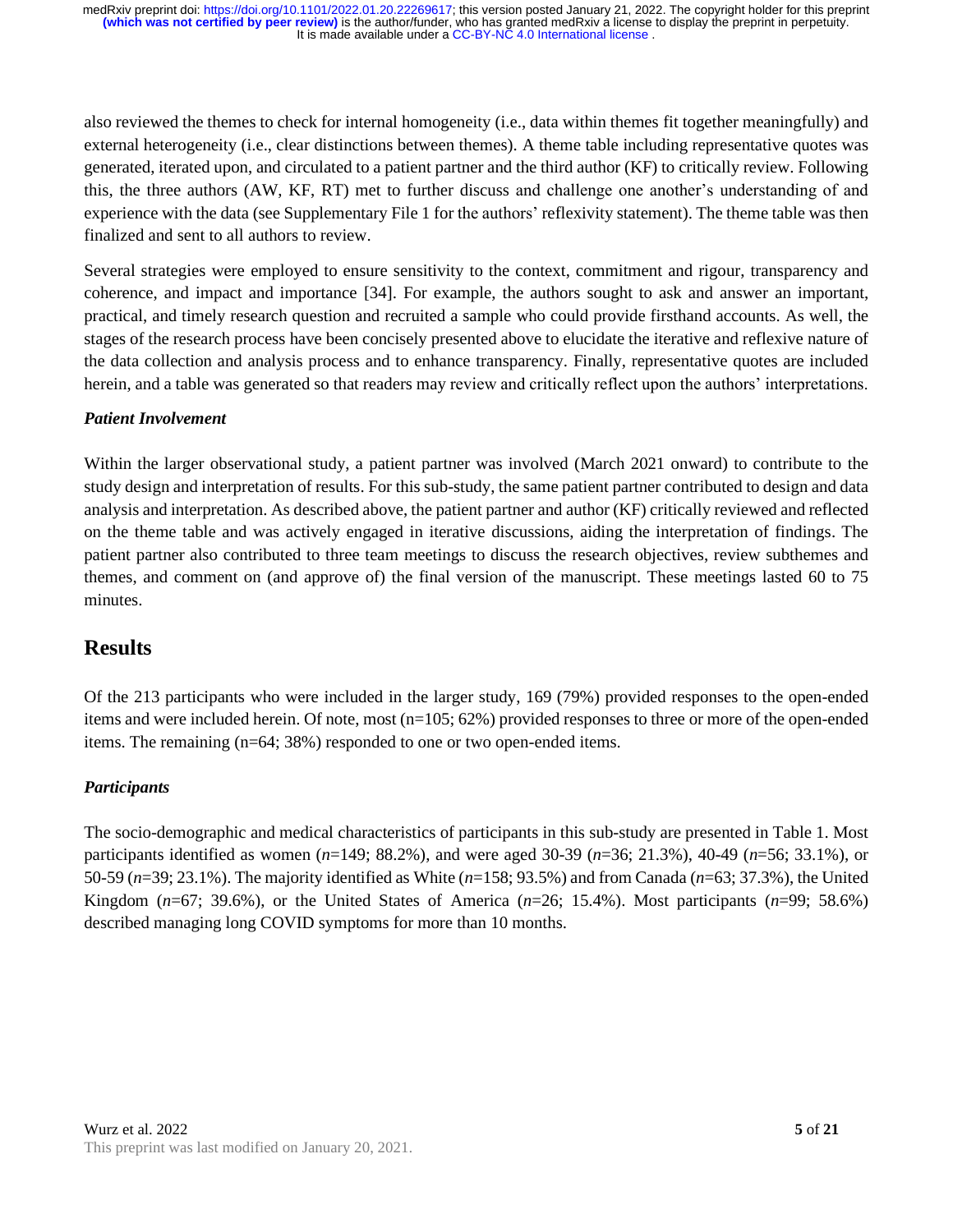|                                            | n   | $\frac{6}{9}$ |
|--------------------------------------------|-----|---------------|
| <b>Age Category</b>                        |     |               |
| 18-29                                      | 16  | 9.5           |
| $30 - 39$                                  | 36  | 21.3          |
| 40-49                                      | 56  | 33.1          |
| 50-59                                      | 39  | 23.1          |
| 60-69                                      | 18  | 10.7          |
| 70-79                                      | 4   | 2.4           |
| <b>Gender</b>                              |     |               |
| Woman                                      | 149 | 88.2          |
| Man                                        | 16  | 9.5           |
| Non-binary                                 | 3   | 1.8           |
| Prefer not to answer                       | 1   | 0.6           |
| <b>Population Group(s)</b>                 |     |               |
| White                                      | 158 | 93.5          |
| Hispanic, Latino, Latina or Latinx         | 3   | 1.8           |
| Black or African American                  | 1   | 0.6           |
| Asian or Asian American                    | 1   | 0.6           |
| <b>British Indian</b>                      | 1   | 0.6           |
| East Indian                                | 1   | 0.6           |
| Malagasy                                   | 1   | 0.6           |
| Ashkenazi Jewish & White                   | 1   | 0.6           |
| Middle Eastern or Northern African & White | 1   | 0.6           |
| Native & White                             | 1   | 0.6           |
| <b>Country of Residence</b>                |     |               |
| United Kingdom                             | 67  | 39.6          |
| Canada                                     | 63  | 37.3          |
| <b>United States of America</b>            | 26  | 15.4          |
| Other Europe                               | 6   | 3.6           |
| <b>Brazil</b>                              | 1   | 0.6           |
| Not reported                               | 6   | 3.6           |
| Months experiencing long COVID symptoms    |     |               |
| 1-2 months                                 | 15  | 8.9           |
| 3-5 months                                 | 29  | 17.2          |
| 6-9 months                                 | 26  | 15.4          |
| $10+$ months                               | 99  | 58.6          |

**Table 1.** Socio-demographic and medical characteristics of participants.

Numbers may sum to 100.1% due to rounding.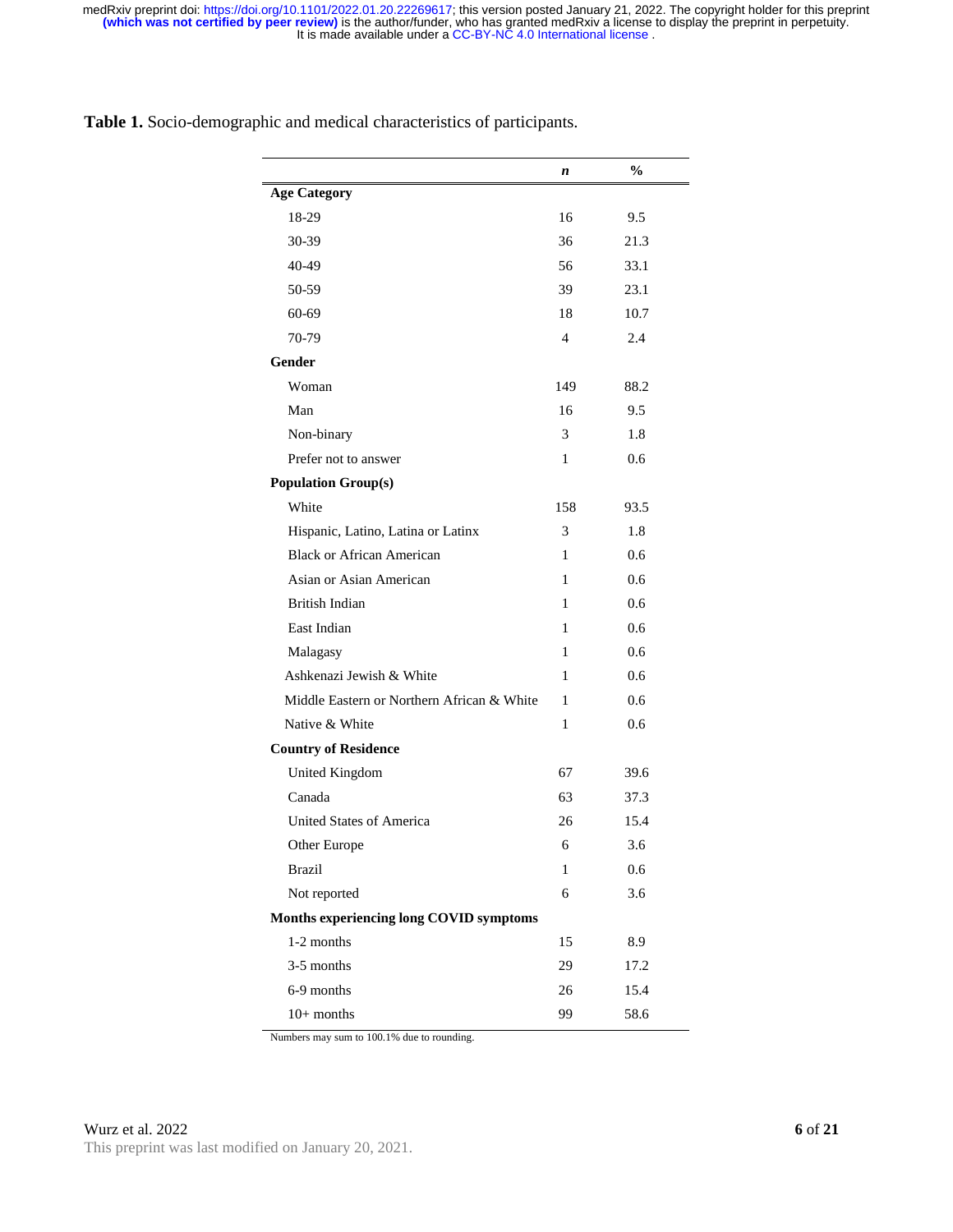#### *Main Results*

Participants' insights into their long COVID experience and commonly reported symptoms are summarized across four themes and eight subthemes, which are described below with illustrative quotes. Table 2 contains additional quotations associated with each theme and subtheme. To respect participant confidentiality, the larger online survey was anonymous, and any potentially identifying information was redacted. As such, no participant numbers nor pseudonyms are used herein. To enhance readability, spelling and grammar were edited, and where necessary, additional descriptive information was added, which is presented within square brackets (i.e., […]).

#### *1. My Long-COVID Symptoms are Numerous, Hard to Describe, and Debilitating*

This theme captures when participants described the unpredictable and debilitating nature of their illness and the ways in which their symptoms were distressing, multiple, and varied.

*I have so many long COVID symptoms it can be hard to keep track.* The quantity of symptoms participants had or were currently experiencing was described as overwhelming and unmanageable. This was highlighted by one participant who shared: "*I have had many, many more types of symptoms after the acute period, hundreds*". While some participants attempted to list each of their symptoms, many indicated it was far too many to note. For example, one participant wrote, "*Neurological, short term memory loss, loss concentration, unable to retain information when reading, difficulty with math, dizziness, blurred vision, severe tinnitus with hearing loss, bilateral ulnar neuropathy, sleep apnea with hypoxia, abdominal pain and cramping, diarrhea, temperature intolerance heat and cold, toenails falling off. Fatigue is horrible. Daily constant headache. Lots more can't remember*", while another shared: "*There are too many symptoms to mention*."

*The way I feel is unusual and hard to describe.* In response to open-ended items asking about common long COVID symptoms, including fatigue, post-exertional malaise, and breathing, participants shared that they were fatigued most, if not all, of the time. Participants explained how their fatigue was so much more than being tired, it was described as unrelenting and unlike anything else they had ever experienced. This was captured by a participant who wrote: "*I describe COVID and long COVID fatigue as crushing. So many days these last 8 months I've gotten out of bed only to be hit with a crushing wave of fatigue immediately that forces me to go back to bed*". Further, participants shared that post-exertional malaise was experienced often, and was seemingly triggered by a wide range of activities, ranging from exercise ("*I feel ill and my original [COVID-19] symptoms return after exercise*") to cognitive tasks ("*I do get fatigue and worsened symptoms including sore throat, stuffy nose, headache, aching, fatigue, dizziness after doing cognitive tasks for a long period, such as writing and reading*"). Finally, participants shared their variable breathing challenges. For example, one participant shared: "*I feel constantly breathless […]. I often have an expiratory wheeze. I feel that I cannot fully exhale, inhalation feels pretty fully but unfulfilling,*" and another shared: "*I get breathless talking to people, moving around or exerting myself (e.g., washing, dressing). I am ok when I am resting quietly*".

*My symptoms are unpredictable, seemingly cycling through increasing and decreasing severity.*  Participants offered their perspective on the nature of long COVID when they recounted navigating relapsing and remitting symptoms, which for many, were completely unpredictable. This sentiment was captured by one participant who wrote: "*It's unpredictable. One day I can be energetic and the next, exhausted*". This was elaborated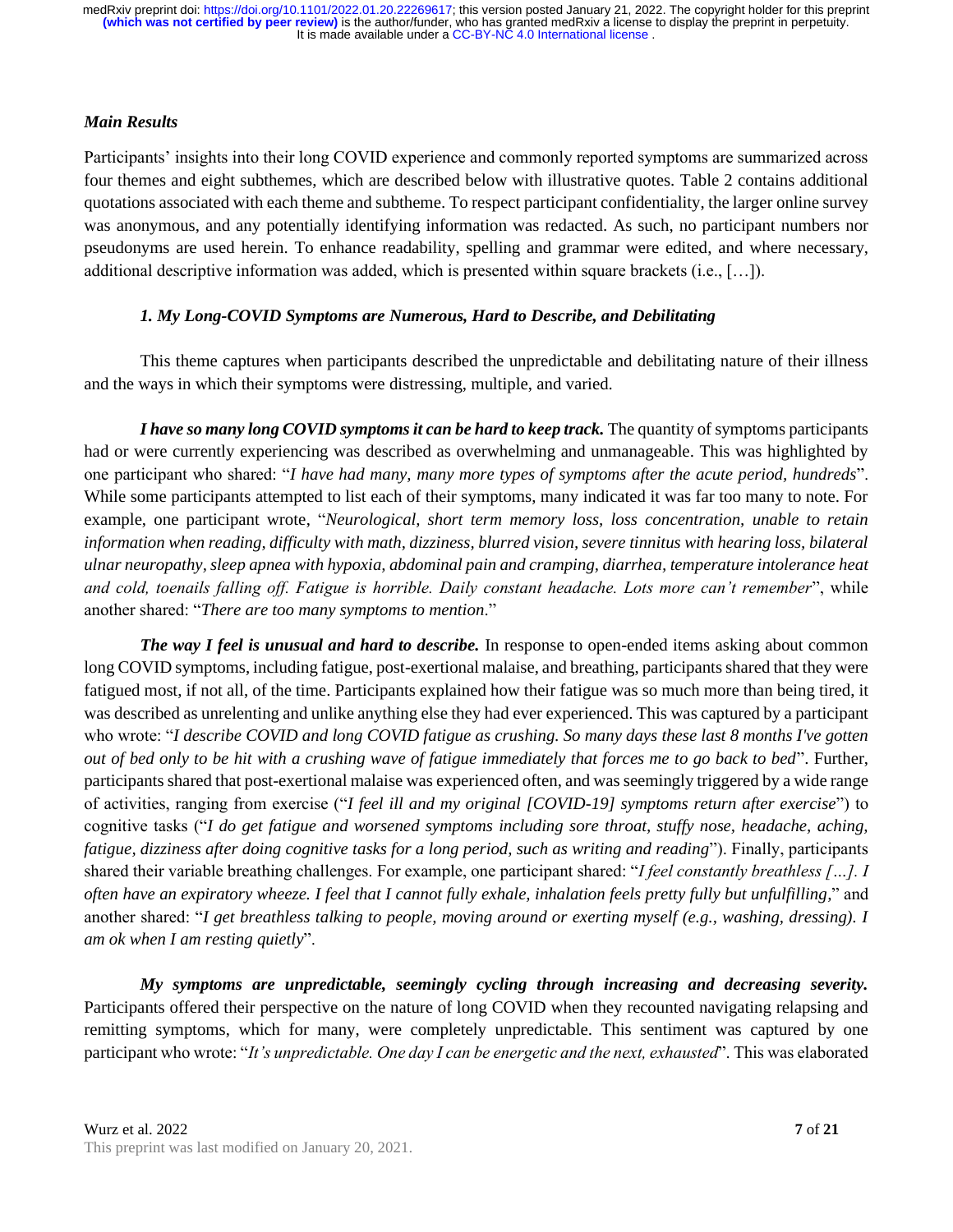on by another participant who wrote: "*Most [symptoms] I continue to have. Most are debilitating, painful, or bizarre. They are often cyclical fading and getting worse again while others take their place doing the same*".

Long COVID is ruining my life and my ability to live how I want. The debilitating impact of long COVID on participants' lives, in general, was made apparent and discussed as a major concern. Participants expressed a deep sense of loss over their changed health and reduced quality of life, which is illustrated by one participant who shared: "*I was a happy, healthy, fit person prior to developing this virus. My life has been turned upside down and I have no idea if I will ever get better*". Many expressed feeling trapped or stuck within a disabled body that they no longer recognize nor understand, which was experienced as frustrating and scary. One participant wrote: "*I don't know this person I have become since COVID-19,*" and another shared: "*I now consider myself disabled in many ways*."

#### *2. All Aspects of my Day-To-Day Functioning Have Been Impacted*

This theme captures when participants mentioned noticing marked changes in their functional abilities and capacity to maintain their responsibilities and roles. Consequently, participants described the many ways they modified their day or accepted being unable to complete necessary activities of daily living.

*I can no longer manage my multiple competing roles and responsibilities.* Participants indicated they could no longer take care of their home, families, and in some cases, themselves as a result of their symptoms. For many participants, their current functional capacity stood in stark contrast to their life before COVID-19. One participant illustrated this when they shared: "*My life is completely different than 1 year ago. I used to work full time, do wedding hair part-time, and had friends and many hobbies. Now I am unable to work, can barely shower without resting after, and sometimes I can't even get my own groceries or cook for myself*". Participants also described that despite social opportunities being limited due to physical distancing restrictions, they are still unable to manage engaging in, or thinking about, being social. One participant wrote: "*I cannot enjoy any time with my family and friends anymore, and even if I could, I get so tired I would have a window of about 20 minutes*". Being unable to manage their day-to-day life was described by participants as extremely upsetting and distressing, which was captured by a participant who wrote: "*To avoid days of relapse, I literally do almost nothing. This is not who I am, and not what my primary relationship was based on. [It is] very depressing at times*".

*I am not working right now or am just getting by.* Most participants within this sample wrote that they were not working or had greatly reduced the hours within their workweek to help manage their long COVID symptoms. For those participants who were not currently working, concerns over lost income and/or being dismissed were prevalent, which was captured by a participant who shared: "*I fear the loss of income as I've been off work for 3 months and am now subject to occupational health adviser reports to my employer with the risk of dismissal due to ill health*". For those participants who were working, many described phased returns to work, needing modified schedules, working from bed or the couch, or being completely depleted after work and on their days off. One participant wrote: "*I only work 4 days per week, but post-exertional malaise affects me all the time when I am no working, which is affecting quality of life. My home life and jobs [i.e., chores] are left undone and spiraling out of control*".

#### *3. I Can no Longer be Physically Active*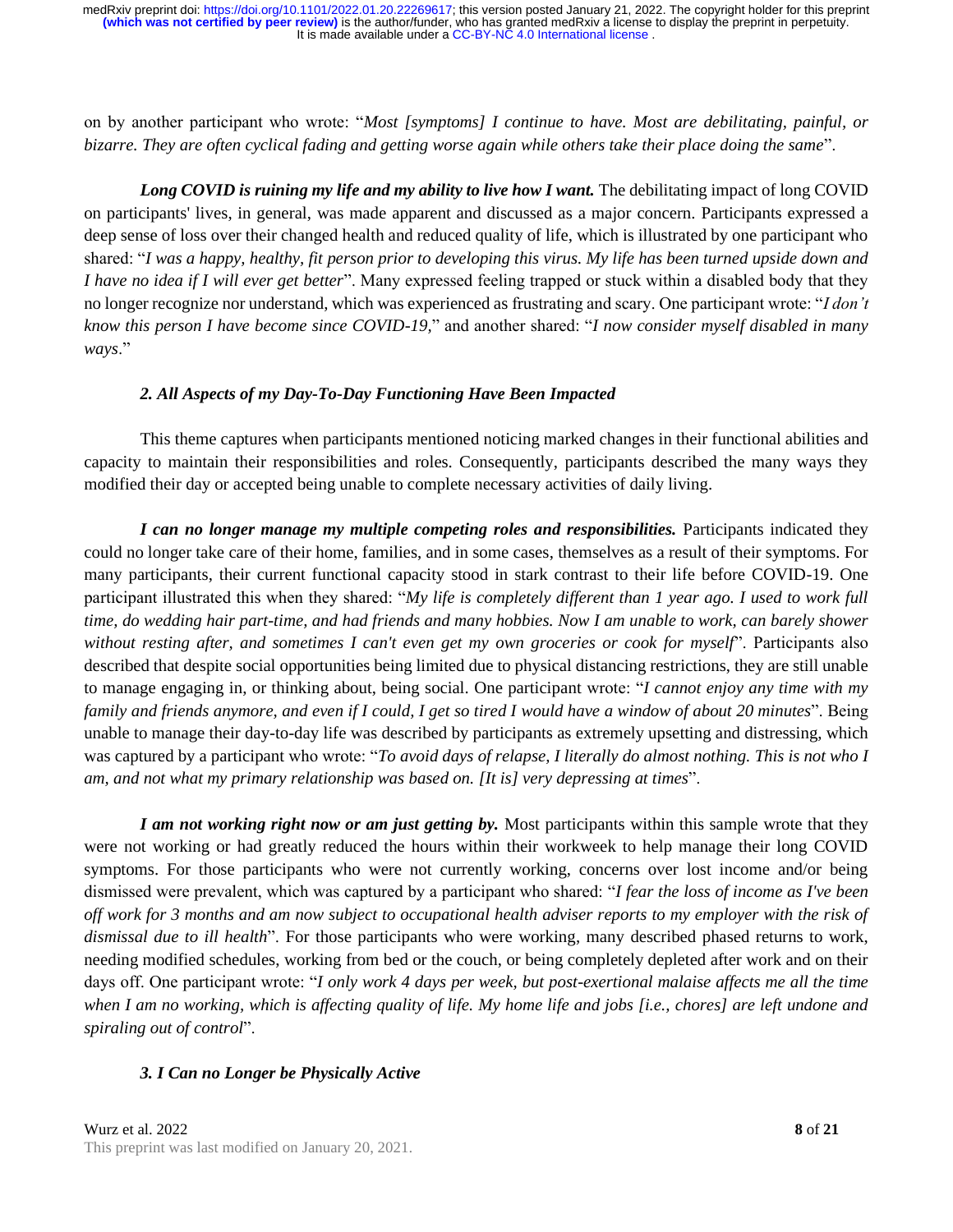This theme captures when participants wrote about changing their physical activity behaviour as a result of post-exertional malaise or symptoms during physical activity and exercise. Participants expressed a sense of loss over their pre-COVID physical activity and exercise behaviour: "*To go from always moving, playing with children, walking everywhere, swimming, spinning, golf etc. to sitting down for 16 hours a day is devastating*". Some participants expressed deep-seated fears of engaging in more physical activity in case it worsened their symptoms and caused further setbacks, which was underlined by a sense of deteriorating trust in their own bodies. This was captured by a participant who wrote: "*I tried to go for a 20-minute walk round the block, timed myself so not to do too much, it took me three days to recover enough to move about my small flat comfortably after that, so I got nervous about going out again. Now I just stay inside, scared that even the smallest amount of exercise is going to push me back into being in bed, immobile again. It is terrifying to have been physically active before and now finding myself so incapable of what was totally not anything I would have thought about before*".

#### *4. I Keep Asking for Help, but no one is Listening, and Very Little is Working*

This theme captures when participants described the support (or lack thereof) they received from the healthcare system. Participants expressed a desire to be heard and taken seriously and to be helped. Further, participants described what they had done/tried to minimize symptoms, whether under guidance from their healthcare team or alternative sources.

*I am frustrated because I need support for my health, but I am not getting it. Participants recounted that* they were ignored or dismissed by their primary healthcare providers, which left many feeling defeated, helpless, invisible, or frustrated. This was captured by a participant who wrote: "*For the first 9 months of long COVID, the fact that nobody knew anything about long COVID, how to treat it and whether it would be chronic increased a sense of hopelessness which definitely affected my mental health and quality of life*". However, participants described still needing care, and so many have continued to advocate for themselves, despite their symptoms. Participants used the space within the open-ended items in this sub-study to ask, and in some cases, beg for help. For example, one participant wrote: "*I have been trying to get help, but when every test comes back normal, I have been told there is nothing to be done. With so many of us suffering someone has to help us. Please help us I beg you*".

I have been *trying different treatments - some work a little, but others don't seem to help much. Participants* described what they have done (or are doing) to minimize their symptoms. Unfortunately, many described their symptoms persisting regardless of their attempts to find treatment(s). One participant elucidated this when they wrote: "*I have been taking 10 mg of cetirizine and 1,000 mg of Quercetin for 2 weeks now (self-prescribed) and have noticed a difference in the fatigue, brain fog and lung congestion (though all still remain)*". While some participants were of the opinion that pharmacological (e.g., medication) and non-pharmacological options (e.g., diet, physiotherapy) could offer minor relief from symptoms, for others, no treatment(s) had yet offered a reprieve. This was captured by a participant who wrote: "*Traditional medicine has been of no help. Relief to some extent from breathing physio, elimination of alcohol from diet, and Symbicort (though no asthma)*" and another who shared: "*I have been doing breathing exercises daily for 8 weeks but I can't my peak flow above 300. [I] was on a rescue inhaler only for years. Since COVID I went up to three inhalers. Then went for respiratory testing. Now on Symbicort. 8 puffs/day for four weeks now and very little improvement*".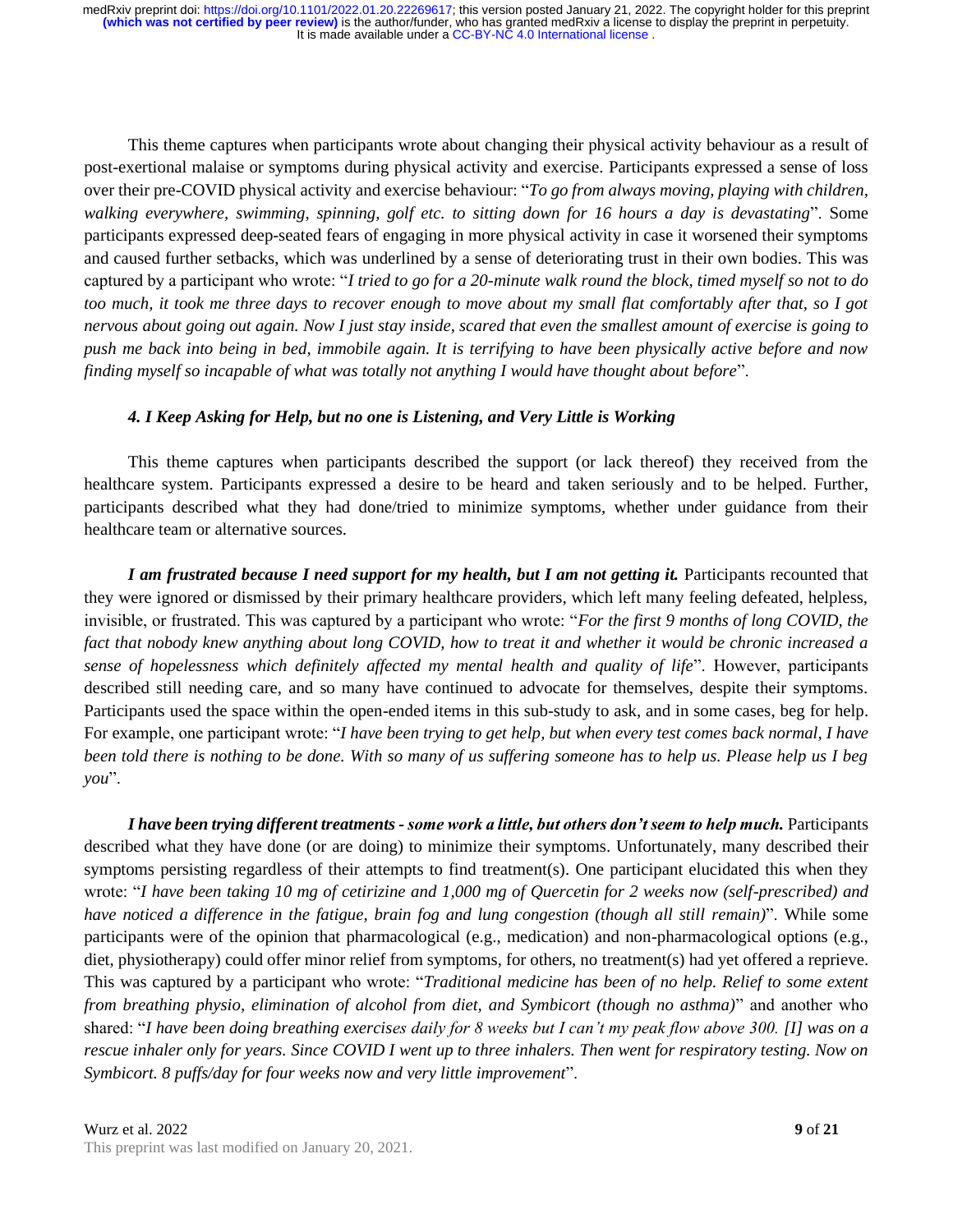### **Discussion**

The purpose of this sub-study was to better understand and explore individuals' experiences with long COVID and commonly reported symptoms using qualitative data collected from open-ended survey items contained within a larger survey [8]. Findings support and extend prior research and underscore the complex, highly variable, and distressing nature of long COVID across a large number of participants from predominantly developed countries. Results also align with literature capturing the vexing experience of navigating an 'invisible' and poorly understood illness that disrupts nearly all aspects of daily living [24–27]. These findings contribute to a growing evidence base calling for continued efforts to better understand and improve care for individuals with long COVID.

Participants in this sample described their 'new' long COVID body as being discordant with their physical, occupational, and social obligations. This dissonance manifested as feelings of deep loss, sadness, and frustration. Mourning over one's pre-illness identity and ability to participate in roles, responsibilities, and leisure pursuits has been reported previously with individuals affected by long COVID [25] and other chronic conditions, including fibromyalgia and myalgic encephalomyelitis/chronic fatigue syndrome (ME/CFS) [35–38]. Beyond sharing sentiments of loss, participants in this study also offered insights into how they have altered their day-to-day life to account for their reduced capacities and possible continued deterioration. For example, some participants described sacrificing their social activities to keep up at work; others had to leave work altogether or were fearful of termination; whereas others chose to engage in one task per day or to take breaks after every activity. These findings align with the recent conceptualization of long COVID as characterized by health-related challenges or episodic disability [39,40]. Looking ahead, exploring if and how individuals adapt to their post-illness body will be necessary. For example, post-exertional malaise can greatly limit the ability to engage in activities that could otherwise help prevent low mood and feelings of isolation [41]. When combined with severe functional limitations and the burden of educating others, there can be serious adverse impacts on mental health [41,42]. A deeper exploration of common symptoms, including post-exertional malaise, and their physical and psychological consequences, could disentangle the effects of long COVID from the secondary impacts on mental health ultimately informing interventions and supportive care strategies.

There were multiple and varied ways participants described self-managing their condition, from consuming medical information and advocating for themselves to adhering to treatments that do not always offer relief. Participants also shared the additional challenge they faced in self-managing their condition within a system that challenged or contested their diagnosis. This sentiment of navigating one's condition amidst doubts about authenticity has been reported in individuals with ME/CFS [43–47]. ME/CFS can occur after an infectious illness such as mononucleosis [48], but it remains a highly stigmatized health condition where patients are vulnerable to epistemic injustice in healthcare encounters [45]. The feelings of dismissal from healthcare providers expressed by participants in this sample, the conceptual ambiguity of both ME/CFS and long COVID, and the nature of symptoms which are numerous and hard to describe, may result in low credibility being given to the patient testimonial [45]. The recent recognition of long COVID as a real outcome of COVID-19 infection (for example, through being given a clinical case definition by the World Health Organization [32]) may help further legitimize the illness. Considering that long COVID is likely to lead to ME/CFS for some patients [49], an important next step is educating primary healthcare providers, who are the front line for patients, to recognize and validate their patients. Beyond this, equipping healthcare providers with evidence-based guidelines and referral pathways is necessary to better support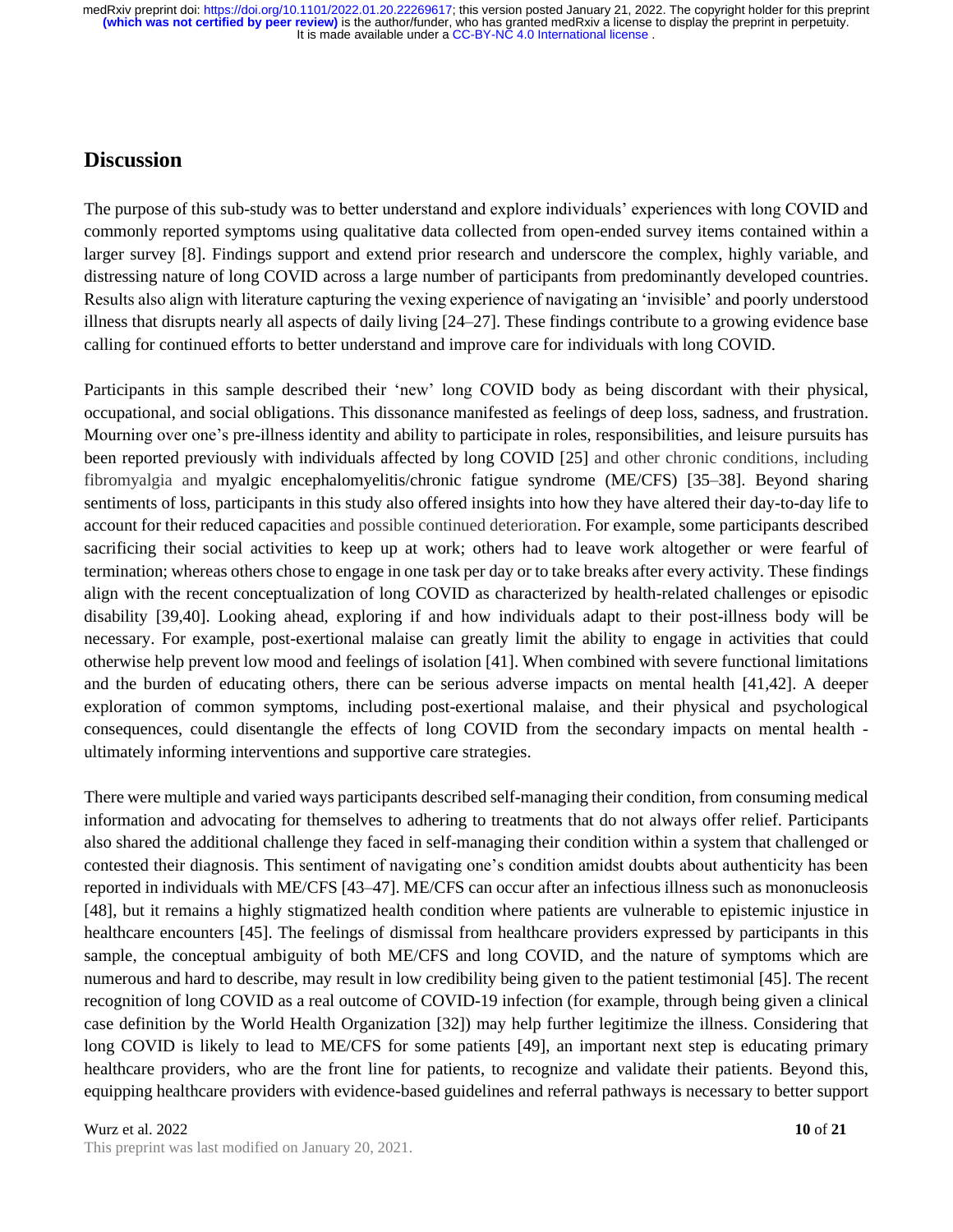a growing patient population as they adapt to long COVID.

However, educating primary healthcare providers with evidence-based guidelines and referral pathways may not be enough. There is a critical need to identify appropriate interventions and treatments, which may be best accomplished by including patients as partners in the development and evaluation of potential interventions and treatments. Anecdotally (and in the authors' clinical experience), some individuals with long COVID are responding well to self-management, including activity pacing over extended time periods. Given that typical rehabilitation timeframes are often 2-3 months, and existing rehabilitation approaches (such as pulmonary rehabilitation) are unlikely to be suitable for the majority of people with long COVID because there are distinct clinical presentations [50], novel approaches may be necessary. For example, multidisciplinary, tailored interventions that leverage peer support may be most effective and should adhere to the recommended quality standards of being evidence-based, accessible and of minimal burden [26,27]. Occupational therapists, physiotherapists, and other rehabilitation specialists who have expertise and experience working with people who have been discredited in the past (e.g., fibromyalgia, ME/CFS or other chronic conditions resulting in drastically changed capacity or disability) may be best placed to work with patients to design appropriate and effective interventions and treatments. Furthermore, appropriate training of all professionals working with people with long COVID may enhance continuity of care and offer prolonged support for this cohort (as opposed to the often disconnected care pathways). Engaging with patients and learning from their experiences represents a valuable first step towards improving training and care.

#### *Considerations*

Although this study contributes to and extends prior research, there are a number of considerations that must be taken into account. First, as described in the manuscript describing the larger study [8], studies using online questionnaires are subject to selection bias. Thus, the extent to which the sample described herein is representative of the population of people living with long COVID is unknown. Indeed, this sample primarily self-identified as White women and as residing in North America or Europe. Gaining insights from those with different backgrounds and residing in different countries is therefore necessary. Further, finding ways to capture perspectives from historically marginalized and underrepresented groups is critical to fully understand long COVID and its potential range of impacts. Second, this sub-study collected and analyzed open-ended responses to items presented after closed-ended questionnaires (assessing specific outcomes) or blocks of questions. It is, therefore, possible that the open-ended item stems were leading, prompting participants to respond using a specific language. A number of efforts were made to minimize this. For example, the item stems prompted participants to reflect on their broader experiences and use the space if they had additional insights to share and/or to clarify their responses to closedended items. As well, participants were reminded throughout that their response to open-ended items was completely optional. Third, online open-ended items do not allow the authors to probe to clarify meaning or gain deeper insights. Nevertheless, the authors felt that the benefits of using online open-ended items (i.e., collating a large number of firsthand accounts, low participant burden, anonymity) outweighed these considerations and aligned with the pragmatic approach adopted wherein a balance was sought between advancing conceptualizations of long COVID, and sharing evidence to support this population in real-time.

## **Conclusion**

Given the uncertain nature of long COVID, exploring individuals' lived experience is paramount. Findings re-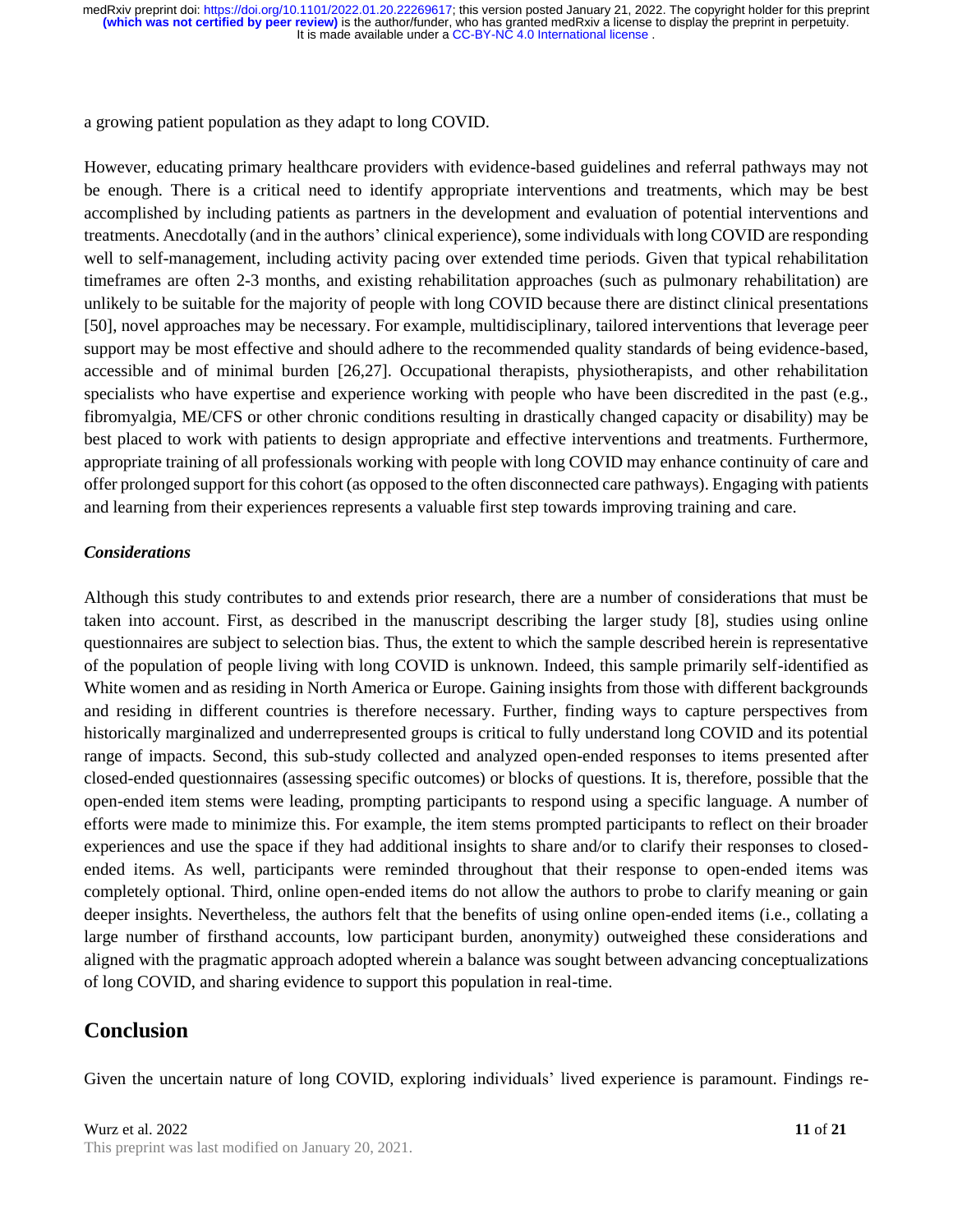iterate that long COVID is complex and distressing for those affected. The varied relapsing-remitting symptoms, unknown prognosis and deep sense of loss over one's prior identity suggest interventions are needed to support this population. Further, results underscore the challenges individuals affected by long COVID face when advocating for themselves and adapting to their illness during the pandemic and amidst healthcare systems that are understaffed, at times disbelieving or unarmed (as of yet) with comprehensive treatment guidelines. More research is needed to identify and address the pathophysiology, capture the consequences of long COVID, implement strategies to support those affected, and ultimately better help this cohort navigate the process of adapting to long COVID.

## **Funding**

This study was not funded. However, AW was supported by a Canadian Institutes of Health Research Fellowship and an Alberta Innovates Health Solutions Fellowship during data analysis and manuscript preparation. RT was supported by the O'Brien Institute of Public Health and Ohlson Research Initiative, Cumming School of Medicine, University of Calgary and Canadian Institutes of Health Research Fellowship during this study. JGW was supported by the Hotchkiss Brain Institute and the Cumming School of Medicine, University of Calgary. NCR was funded by the Canadian Cancer Society and Canadian Institutes of Health Research.

## **Conflicts of interest/Competing interests**

JDM is a physiotherapist and owner of Breath Well Physio (Alberta, Canada) and has been treating people living with long COVID in private practice since July 2020. JDM and RT run a free virtual program for people living with long COVID in Alberta, Canada, in collaboration with Synaptic Health (Registered Charity No. 830838280RR001). JDM delivered a paid course for rehabilitation professionals working with people with long COVID in April 2021. The authors have no other conflicts of interest to disclose.

## **CRediT author statement**

Amanda Wurz: Conceptualization, Methodology, Software, Formal analysis, Data curation, Writing - original draft. Jessica DeMars: Conceptualization, Writing - review and editing.

Kelli Franklin: Patient partner (provided guidance based on the lived experience of long COVID), Validation, Writing - review and editing.

S. Nicole Culos-Reed: Writing - review and editing.

James G. Wrightson: Conceptualization, Writing - review and editing.

Rosie Twomey: Conceptualization, Methodology, Software, Validation, Data curation, Writing - review and editing, Project administration.

## **Acknowledgements**

The authors wish to sincerely thank the people living with long COVID who took part in this study for sharing their experiences.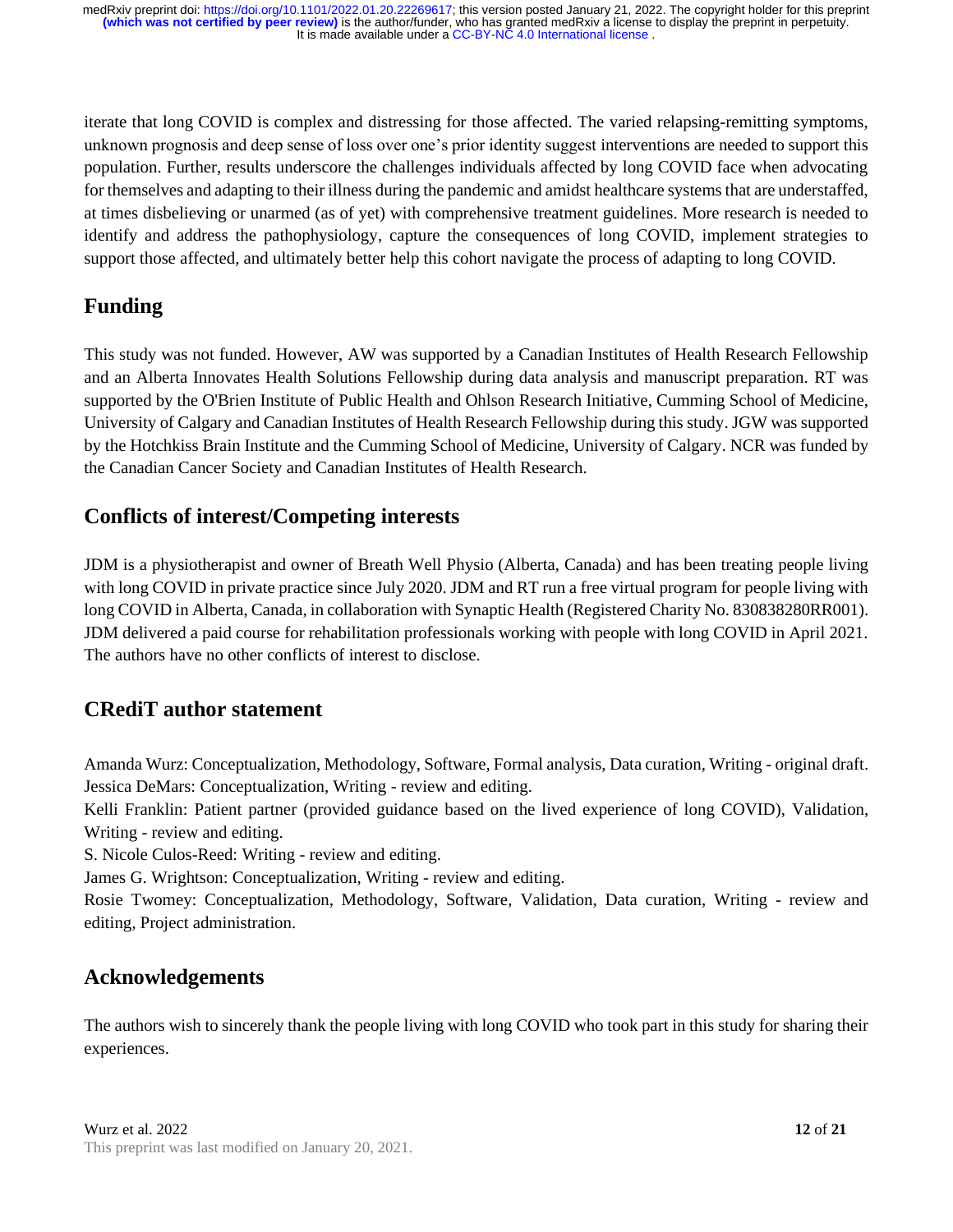## **References**

- 1. Zaim S, Chong JH, Sankaranarayanan V, Harky A. COVID-19 and Multiorgan Response. Curr Probl Cardiol. 2020;45: 100618. doi:10.1016/j.cpcardiol.2020.100618
- 2. Wiersinga WJ, Rhodes A, Cheng AC, Peacock SJ, Prescott HC. Pathophysiology, Transmission, Diagnosis, and Treatment of Coronavirus Disease 2019 (COVID-19): A Review. JAMA. 2020;324: 782–793. doi:10.1001/jama.2020.12839
- 3. Prevalence of ongoing symptoms following coronavirus (COVID-19) infection in the UK Office for National Statistics. [cited 23 May 2021]. Available: https://www.ons.gov.uk/peoplepopulationandcommunity/healthandsocialcare/conditionsanddiseases/bulletin s/prevalenceofongoingsymptomsfollowingcoronaviruscovid19infectionintheuk/1april2021
- 4. Callard F, Perego E. How and why patients made Long Covid. Social Science & Medicine. 2021;268: 113426. doi:10.1016/j.socscimed.2020.113426
- 5. Dennis A, Wamil M, Alberts J, Oben J, Cuthbertson DJ, Wootton D, et al. Multiorgan impairment in lowrisk individuals with post-COVID-19 syndrome: a prospective, community-based study. BMJ Open. 2021;11: e048391. doi:10.1136/bmjopen-2020-048391
- 6. NICE. COVID-19 rapid guideline: managing the long-term effects of COVID-19. NICE; 18 Dec 2020 [cited 19 May 2021]. Available: https://www.nice.org.uk/guidance/ng188/chapter/common-symptoms-of-ongoingsymptomatic-covid-19-and-post-covid-19-syndrome#common-symptoms-of-ongoing-symptomatic-covid-19-and-post-covid-19-syndrome
- 7. Davis HE, Assaf GS, McCorkell L, Wei H, Low RJ, Re'em Y, et al. Characterizing long COVID in an International cohort: 7 months of symptoms and their impact. medRxiv. 2020; 2020.12.24.20248802. doi:10.1101/2020.12.24.20248802
- 8. Twomey R, DeMars J, Franklin K, Culos-Reed SN, Weatherald J, Wrightson JG. Chronic fatigue and postexertional malaise in people living with long COVID. Physical Therapy (In Press). 2021; 2021.06.11.21258564. doi:10.1101/2021.06.11.21258564
- 9. Gorna R, MacDermott N, Rayner C, O'Hara M, Evans S, Agyen L, et al. Long COVID guidelines need to reflect lived experience. The Lancet. 2021;397: 455–457. doi:10.1016/S0140-6736(20)32705-7
- 10. Brown DA, O'Brien KK, Josh J, Nixon SA, Hanass-Hancock J, Galantino M, et al. Six Lessons for COVID-19 rehabilitation from HIV rehabilitation. Physical Therapy. 2020;100: 1906–1909. doi:10.1093/ptj/pzaa142
- 11. Taylor AK, Kingstone T, Briggs TA, O'Donnell CA, Atherton H, Blane DN, et al. "Reluctant pioneer": A qualitative study of doctors' experiences as patients with long COVID. Health Expectations. [cited 16 May 2021]. doi:10.1111/hex.13223
- 12. Alwan NA. Surveillance is underestimating the burden of the COVID-19 pandemic. The Lancet. 2020;396: e24. doi:10.1016/S0140-6736(20)31823-7
- 13. Alwan NA. The teachings of Long COVID. Commun Med. 2021;1: 1–3. doi:10.1038/s43856-021-00016-0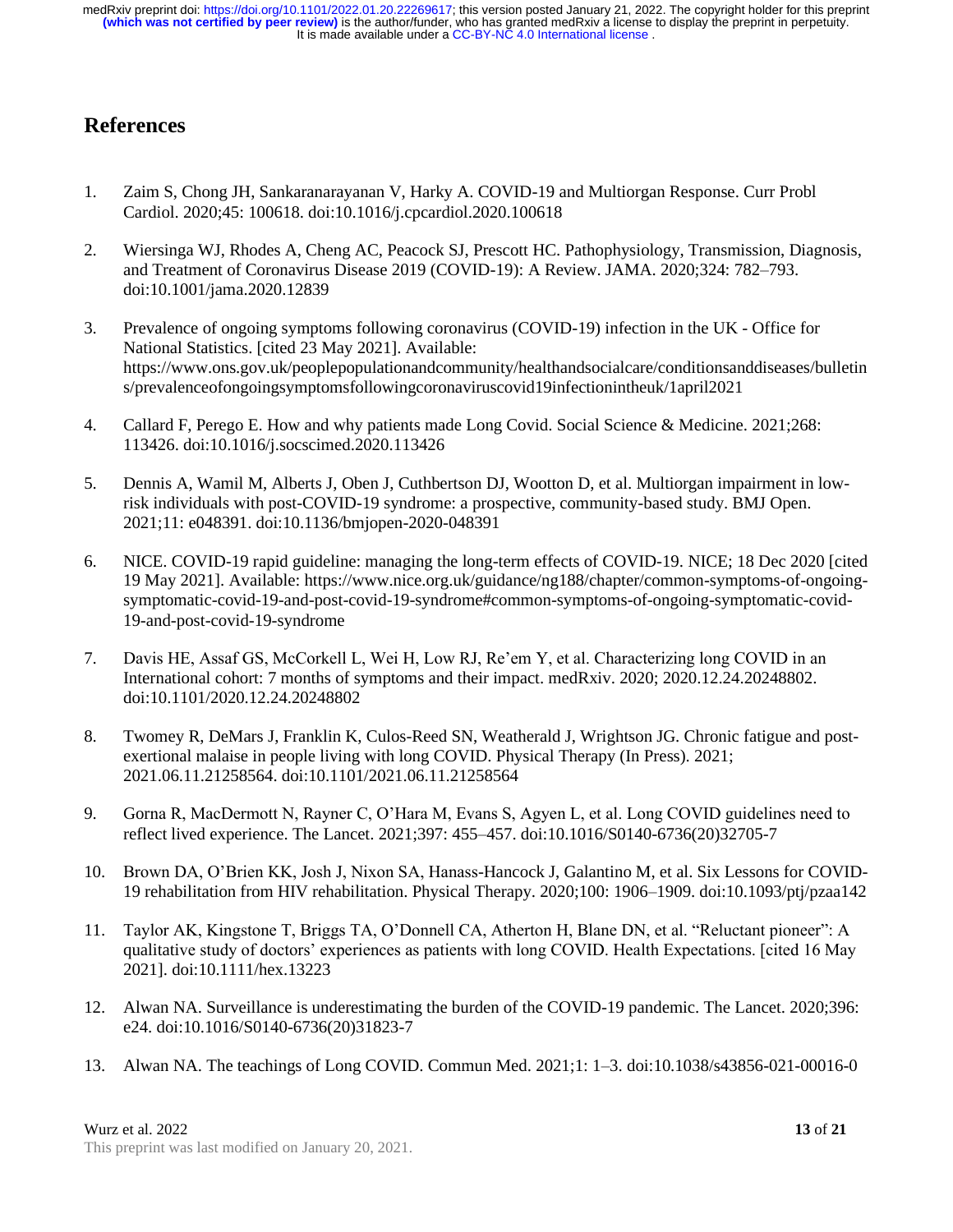- 14. Davis HE, Assaf GS, McCorkell L, Wei H, Low RJ, Re'em Y, et al. Characterizing long COVID in an international cohort: 7 months of symptoms and their impact. EClinicalMedicine. 2021;0. doi:10.1016/j.eclinm.2021.101019
- 15. World Physiotherapy. World Physiotherapy Response to COVID-19 Briefing Paper 9. Safe rehabilitation approaches for people living with Long COVID: physical activity and exercise. London, UK: World Physiotherapy; 2021.
- 16. Nalbandian A, Sehgal K, Gupta A, Madhavan MV, McGroder C, Stevens JS, et al. Post-acute COVID-19 syndrome. Nature Medicine. 2021;27: 601–615. doi:10.1038/s41591-021-01283-z
- 17. Tabacof L, Tosto-Mancuso J, Wood J, Cortes M, Kontorovich A, McCarthy D, et al. Post-acute COVID-19 syndrome negatively impacts health and wellbeing despite less severe acute infection. medRxiv. 2020; 2020.11.04.20226126. doi:10.1101/2020.11.04.20226126
- 18. Huang C, Huang L, Wang Y, Li X, Ren L, Gu X, et al. 6-month consequences of COVID-19 in patients discharged from hospital: a cohort study. The Lancet. 2021;397: 220–232. doi:10.1016/S0140- 6736(20)32656-8
- 19. Li J, Xia W, Zhan C, Liu S, Yin Z, Wang J, et al. Effectiveness of a telerehabilitation program for COVID-19 survivors (TERECO) on exercise capacity, pulmonary function, lower limb muscle strength, and quality of life: a randomized controlled trial. medRxiv. 2021; 2021.03.08.21253007. doi:10.1101/2021.03.08.21253007
- 20. Group P-CC, Evans RA, McAuley H, Harrison EM, Shikotra A, Singapuri A, et al. Physical, cognitive and mental health impacts of COVID-19 following hospitalisation – a multi-centre prospective cohort study. medRxiv. 2021; 2021.03.22.21254057. doi:10.1101/2021.03.22.21254057
- 21. Sykes DL, Holdsworth L, Jawad N, Gunasekera P, Morice AH, Crooks MG. Post-COVID-19 Symptom Burden: What is Long-COVID and How Should We Manage It? Lung. 2021;199: 113–119. doi:10.1007/s00408-021-00423-z
- 22. Alwan NA, Johnson L. Defining long COVID: Going back to the start. Med (N Y). 2021;2: 501–504. doi:10.1016/j.medj.2021.03.003
- 23. Rando HM, Bennett TD, Byrd JB, Bramante C, Callahan TJ, Chute CG, et al. Challenges in defining Long COVID: Striking differences across literature, Electronic Health Records, and patient-reported information. medRxiv. 2021; 2021.03.20.21253896. doi:10.1101/2021.03.20.21253896
- 24. Kingstone T, Taylor AK, O'Donnell CA, Atherton H, Blane DN, Chew-Graham CA. Finding the "right" GP: a qualitative study of the experiences of people with long-COVID. BJGP Open. 2020;4. doi:10.3399/bjgpopen20X101143
- 25. Humphreys H, Kilby L, Kudiersky N, Copeland R. Long COVID and the role of physical activity: a qualitative study. BMJ Open. 2021;11: e047632. doi:10.1136/bmjopen-2020-047632
- 26. Ladds E, Rushforth A, Wieringa S, Taylor S, Rayner C, Husain L, et al. Developing services for long COVID: lessons from a study of wounded healers. Clin Med (Lond). 2021;21: 59–65. doi:10.7861/clinmed.2020-0962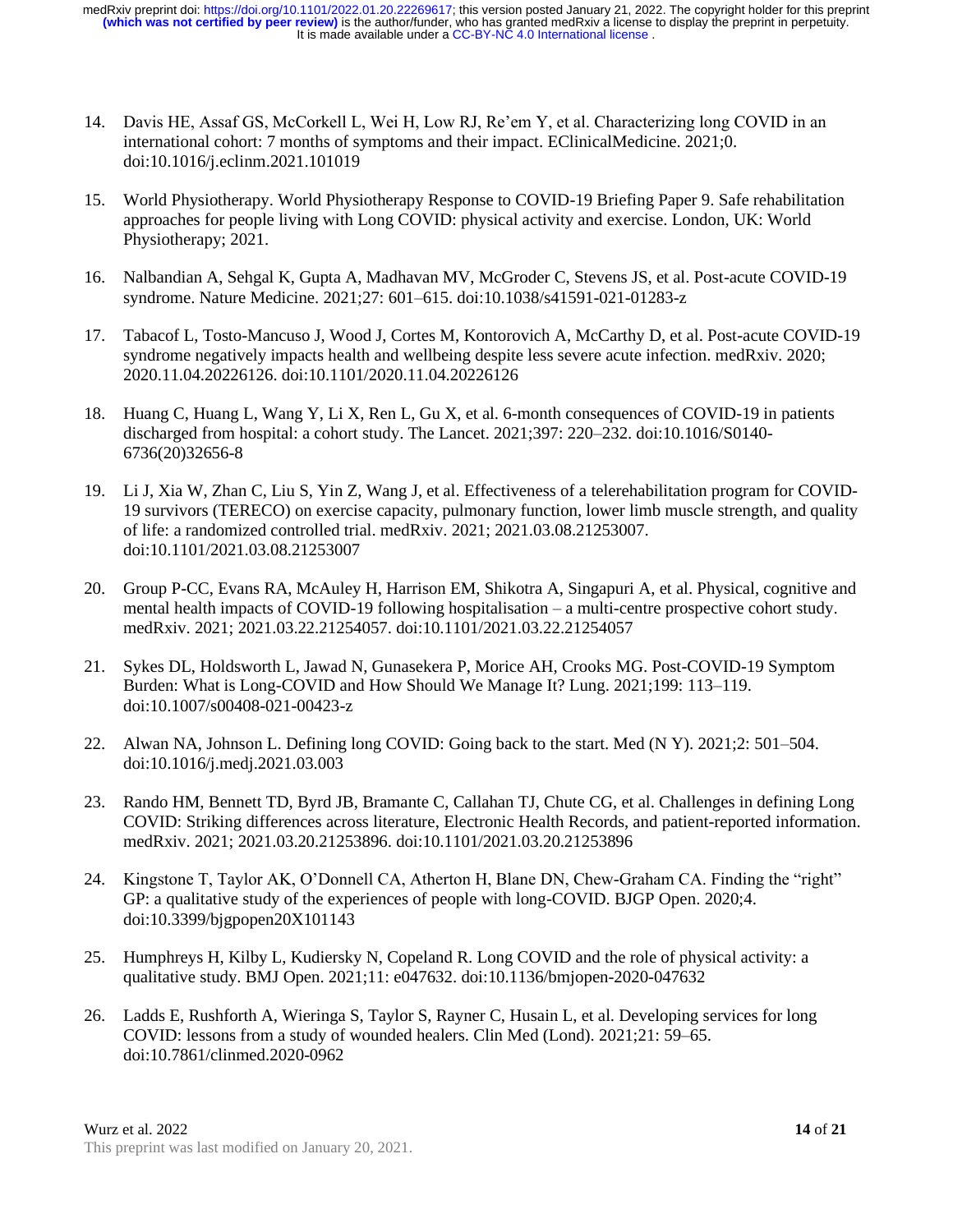- 27. Ladds E, Rushforth A, Wieringa S, Taylor S, Rayner C, Husain L, et al. Persistent symptoms after Covid-19: qualitative study of 114 "long Covid" patients and draft quality principles for services. BMC Health Services Research. 2020;20: 1144. doi:10.1186/s12913-020-06001-y
- 28. Braun V, Clarke V. Reflecting on reflexive thematic analysis. Qualitative Research in Sport, Exercise and Health. 2019;11: 589–597. doi:10.1080/2159676X.2019.1628806
- 29. Braun V, Clarke V, Boulton E, Davey L, McEvoy C. The online survey as a qualitative research tool. International Journal of Social Research Methodology. 2020;0: 1–14. doi:10.1080/13645579.2020.1805550
- 30. Kelly LM, Cordeiro M. Three principles of pragmatism for research on organizational processes. Methodological Innovations. 2020;13: 2059799120937242. doi:10.1177/2059799120937242
- 31. Creswell JW & Poth CN 2013. Philosophical assumptions and interpretive frameworks (chapter 2). In Qualitative Inquiry & Research Design 4th ed. Thousand Oaks, California; Sag.
- 32. World Health Oganization (2021). A clinical case definition of post COVID-19 condition by a Delphi consensus. Accessed: Oct 6, 2021. Available: https://www.who.int/publications/i/item/WHO-2019-nCoV-Post COVID-19 condition-Clinical case definition-2021.1.
- 33. The jamovi project (2021). jamovi (Version 1.6) [Computer Software]. Retrieved from https://www.jamovi.org.
- 34. Yardley L. Dilemmas in qualitative health research. Psychology & Health. 2000;15: 215–228. doi:10.1080/08870440008400302
- 35. Ashe SC, Furness PJ, Taylor SJ, Haywood-Small S, Lawson K. A qualitative exploration of the experiences of living with and being treated for fibromyalgia. Health Psychol Open. 2017;4: 2055102917724336. doi:10.1177/2055102917724336
- 36. Alameda Cuesta A, Pazos Garciandía Á, Oter Quintana C, Losa Iglesias ME. Fibromyalgia, Chronic Fatigue Syndrome, and Multiple Chemical Sensitivity: Illness Experiences. Clin Nurs Res. 2021;30: 32–41. doi:10.1177/1054773819838679
- 37. Bartlett C, Hughes JL, Miller L. Living with myalgic encephalomyelitis/chronic fatigue syndrome: Experiences of occupational disruption for adults in Australia. British Journal of Occupational Therapy. 2021; 03080226211020656. doi:10.1177/03080226211020656
- 38. Sandhu RK, Sundby M, Ørneborg S, Nielsen SS, Christensen JR, Larsen AE. Lived experiences in daily life with myalgic encephalomyelitis. British Journal of Occupational Therapy. 2021;84: 658–667. doi:10.1177/0308022620966254
- 39. Brown DA, O'Brien KK. Conceptualising Long COVID as an episodic health condition. BMJ Global Health. 2021;6: e007004. doi:10.1136/bmjgh-2021-007004
- 40. O'Brien KK, Bayoumi AM, Strike C, Young NL, Davis AM. Exploring disability from the perspective of adults living with HIV/AIDS: development of a conceptual framework. Health Qual Life Outcomes. 2008;6: 76. doi:10.1186/1477-7525-6-76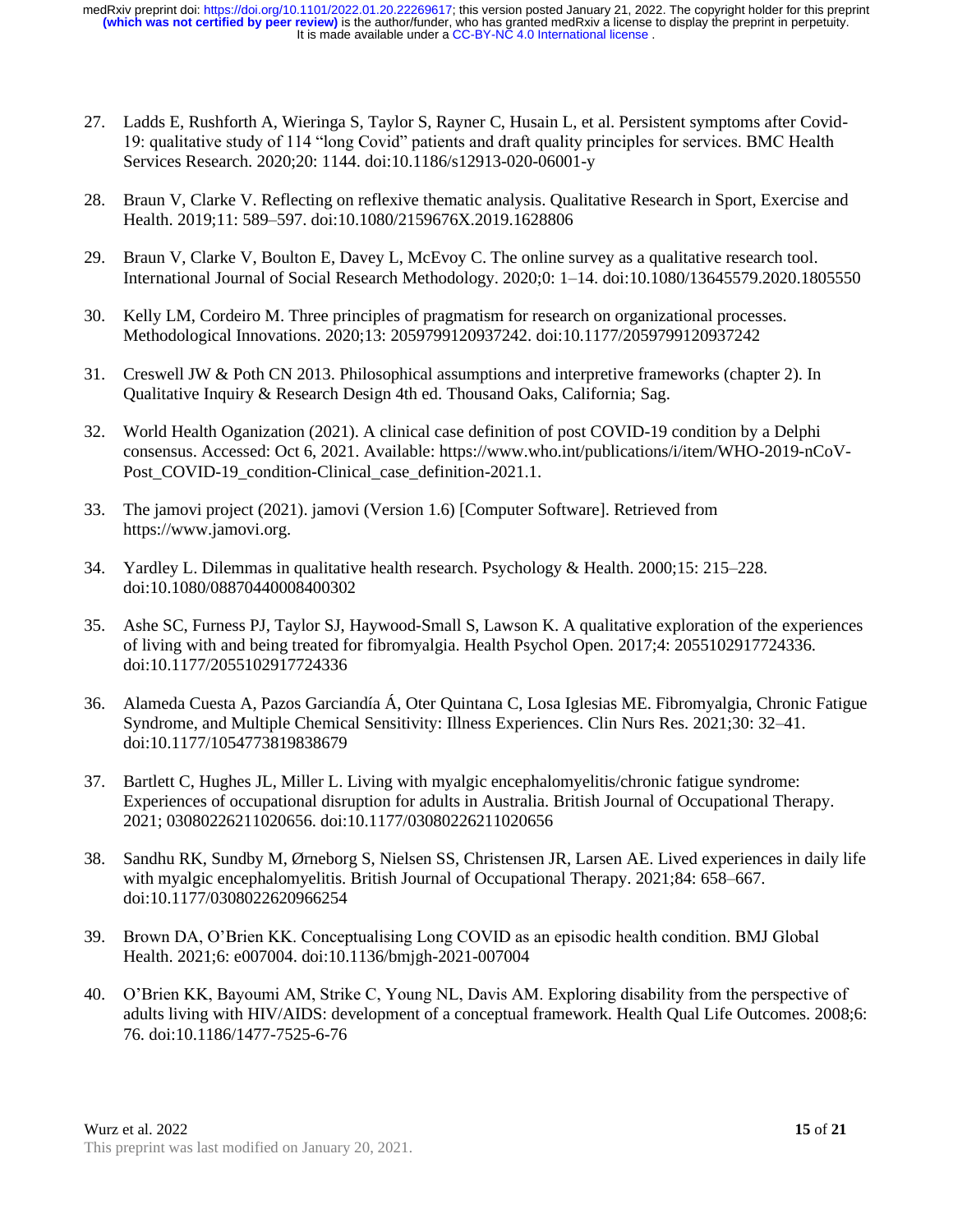- 41. Chu L, Elliott M, Stein E, Jason LA. Identifying and Managing Suicidality in Myalgic Encephalomyelitis/Chronic Fatigue Syndrome. Healthcare (Basel). 2021;9: 629. doi:10.3390/healthcare9060629
- 42. Devendorf AR, McManimen SL, Jason LA. Suicidal ideation in non-depressed individuals: The effects of a chronic, misunderstood illness. J Health Psychol. 2020;25: 2106–2117. doi:10.1177/1359105318785450
- 43. McManimen S, McClellan D, Stoothoff J, Gleason K, Jason LA. Dismissing chronic illness: A qualitative analysis of negative health care experiences. Health Care Women Int. 2019;40: 241–258. doi:10.1080/07399332.2018.1521811
- 44. McManimen SL, McClellan D, Stoothoff J, Jason LA. Effects of unsupportive social interactions, stigma, and symptoms on patients with myalgic encephalomyelitis and chronic fatigue syndrome. J Community Psychol. 2018;46: 959–971. doi:10.1002/jcop.21984
- 45. Blease C, Carel H, Geraghty K. Epistemic injustice in healthcare encounters: evidence from chronic fatigue syndrome. J Med Ethics. 2017;43: 549–557. doi:10.1136/medethics-2016-103691
- 46. Bayliss K, Goodall M, Chisholm A, Fordham B, Chew-Graham C, Riste L, et al. Overcoming the barriers to the diagnosis and management of chronic fatigue syndrome/ME in primary care: a meta synthesis of qualitative studies. BMC Fam Pract. 2014;15: 44. doi:10.1186/1471-2296-15-44
- 47. Bayliss K, Riste L, Fisher L, Wearden A, Peters S, Lovell K, et al. Diagnosis and management of chronic fatigue syndrome/myalgic encephalitis in black and minority ethnic people: a qualitative study. Prim Health Care Res Dev. 2014;15: 143–155. doi:10.1017/S1463423613000145
- 48. Jason LA, Yoo S, Bhatia S. Patient perceptions of infectious illnesses preceding Myalgic Encephalomyelitis/Chronic Fatigue Syndrome. Chronic Illn. 2021; 17423953211043106. doi:10.1177/17423953211043106
- 49. Komaroff AL, Bateman L. Will COVID-19 Lead to Myalgic Encephalomyelitis/Chronic Fatigue Syndrome? Front Med. 2021;7. doi:10.3389/fmed.2020.606824
- 50. Whitaker M, Elliott J, Chadeau-Hyam M, Riley S, Darzi A, Cooke G, et al. Persistent symptoms following SARS-CoV-2 infection in a random community sample of 508,707 people. 2021 Jul p. 2021.06.28.21259452. doi:10.1101/2021.06.28.21259452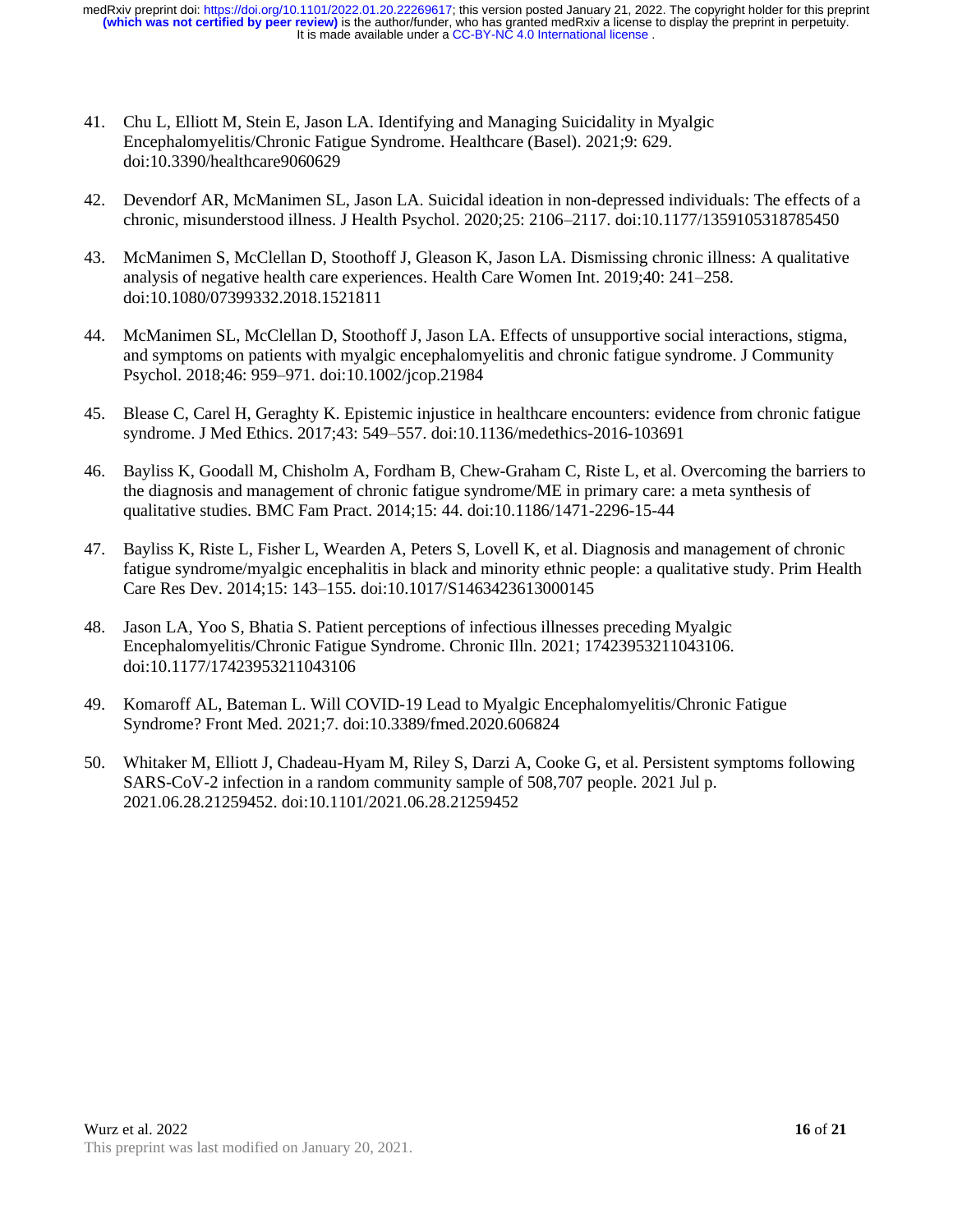**Table 2.** Additional illustrative quotations for themes and subthemes capturing participants' experiences with long COVID and commonly reported symptoms.

| <b>Theme</b>     | <b>Subthemes</b>  | <b>Example quotes</b>                                                                                                                                                                                                  |
|------------------|-------------------|------------------------------------------------------------------------------------------------------------------------------------------------------------------------------------------------------------------------|
| My long-         | I have so many    | I have had some 40 different symptoms since [date].                                                                                                                                                                    |
| <b>COVID</b>     | long COVID        |                                                                                                                                                                                                                        |
| symptoms are     | symptoms it can   | [I have] multiple, ongoing symptoms that appear (some intermittently): night sweats, brain fog, left                                                                                                                   |
| numerous,        | be hard to keep   | shoulder/arm pain/numbness, leg cramps, earaches, dizziness, vivid dreams, blisters, fatigue, enlarged                                                                                                                 |
| unpredictable,   | track             | veins, loss of smell, anxiety, SOB.                                                                                                                                                                                    |
| and debilitating |                   |                                                                                                                                                                                                                        |
|                  |                   | Ongoing symptoms some are those I had during initial infection and some are new symptoms.                                                                                                                              |
|                  |                   | Symptoms vary and are ongoing, namely palpitations, shortness of breath, chest pain, fatigue and<br>dizziness. With little to no return in taste or smell, with 'phantom' smells too.                                  |
|                  |                   | Brain fog, short term memory loss, rashes, skin irritation, continuing high temperature in evenings,                                                                                                                   |
|                  |                   | muscle aches, cough, increase in migraines, post activity malaise, nausea, diarrhea, smelling strong<br>smells that often others can't.                                                                                |
|                  | The way I feel is | Common symptoms: fatigue                                                                                                                                                                                               |
|                  | unusual and       |                                                                                                                                                                                                                        |
|                  | hard to describe  | The fatigue is like nothing I've experienced before when it takes over it's like being on a sedative and I                                                                                                             |
|                  |                   | have to sleep for days. [It] constantly feels like I have a brick sat on my stomach a lead weight in my<br>head for a brain and lead weights on my legs and arms.                                                      |
|                  |                   |                                                                                                                                                                                                                        |
|                  |                   | The fatigue is not exactly tiredness as in sleepiness. It is fatigue as in how a healthy person would feel the<br>day after they ran a marathon. Aching and physically exhausted, even when you have done very little. |
|                  |                   |                                                                                                                                                                                                                        |
|                  |                   | The fatigue is constant.                                                                                                                                                                                               |
|                  |                   | Tired doesn't feel like the right word at all. Only someone who hasn't felt fatigue uses the words<br>interchangeably.                                                                                                 |
|                  |                   | Common symptoms: post-exertional malaise:                                                                                                                                                                              |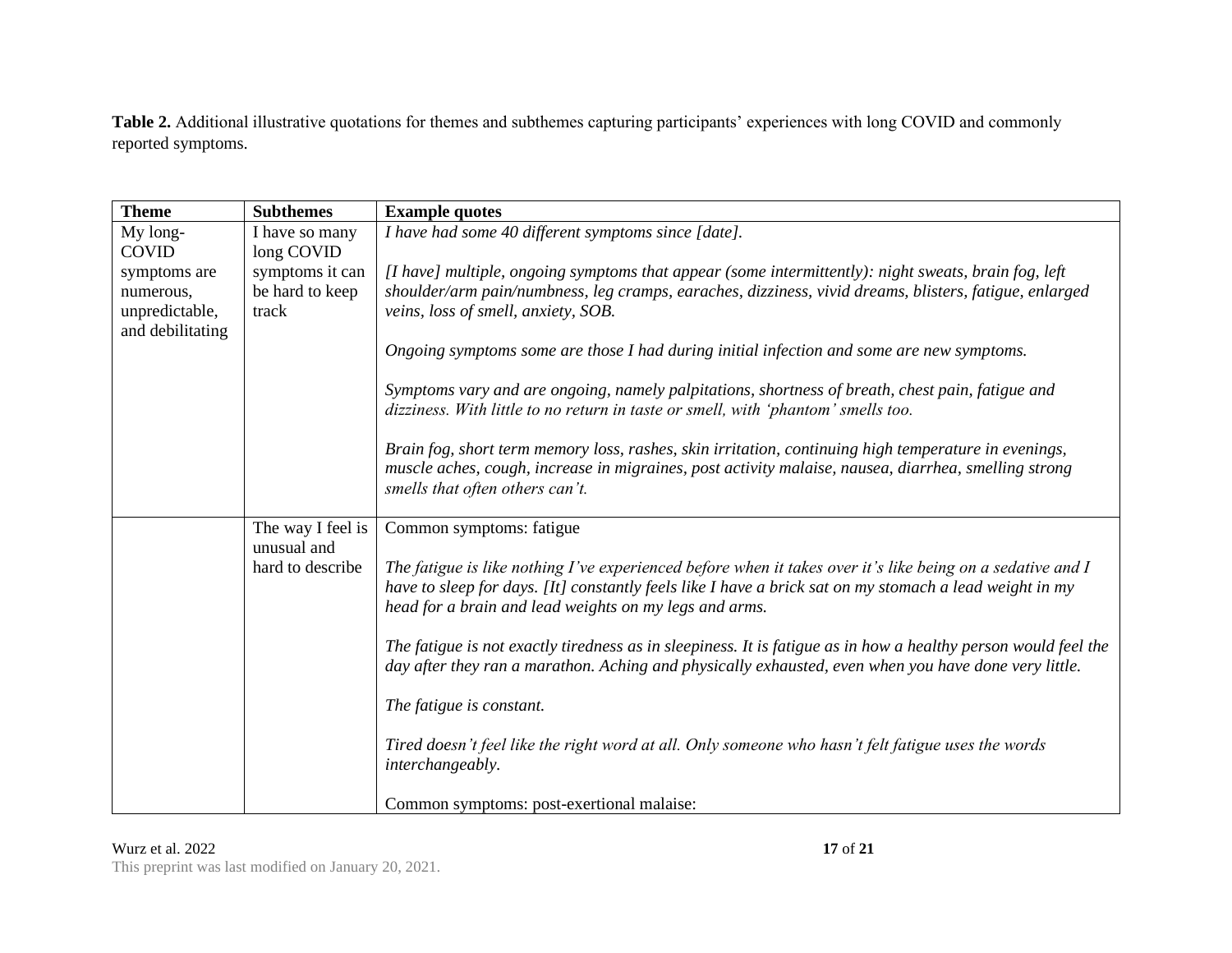|                                                                                                                  | [I get] post-exertional malaise after even small activities.<br>[The] post-exertional malaise is debilitating.<br>[The] post-exertional malaise is very hard to judge, and I am constantly stressed about triggering it and<br>making my day-to-day fatigue worse.<br>Physical exertion is my worst trigger, but my symptoms also flare up from mental and emotional exertion.<br>The worst was mental exertion, like having a conversation with a friend for a few hours.                                                                     |
|------------------------------------------------------------------------------------------------------------------|------------------------------------------------------------------------------------------------------------------------------------------------------------------------------------------------------------------------------------------------------------------------------------------------------------------------------------------------------------------------------------------------------------------------------------------------------------------------------------------------------------------------------------------------|
|                                                                                                                  | Emotional and mental stress can cause a crash just as much as doing something physical.<br>Common symptoms: breathing challenges<br>I have constant variable breathlessness.<br>Breathing in feels like taking that first deep breath if very cold air in the winter. It's very painful. But it's<br>not just one breath, it's every breath.<br>This seems to come in cycles where it suddenly gets worse and hard to access breath like I used to be<br>able to, like can't breathe into abdomen at all and diaphragm isn't working properly. |
|                                                                                                                  | I definitely feel as if I have forgotten how to breathe.                                                                                                                                                                                                                                                                                                                                                                                                                                                                                       |
| My symptoms<br>are<br>unpredictable,<br>seemingly<br>cycling through<br>increasing and<br>decreasing<br>severity | There is no pattern. Some days it is mild and on others it is severe. Some days the after-effects of exercise<br>are immediate but sometimes it happens after 2 days. The coming and going of symptoms matches this<br>pattern too.<br>It comes in waves, good and bad days. The bad days are getting fewer but still they continue to happen.<br>Unpredictable energy levels and consequences.                                                                                                                                                |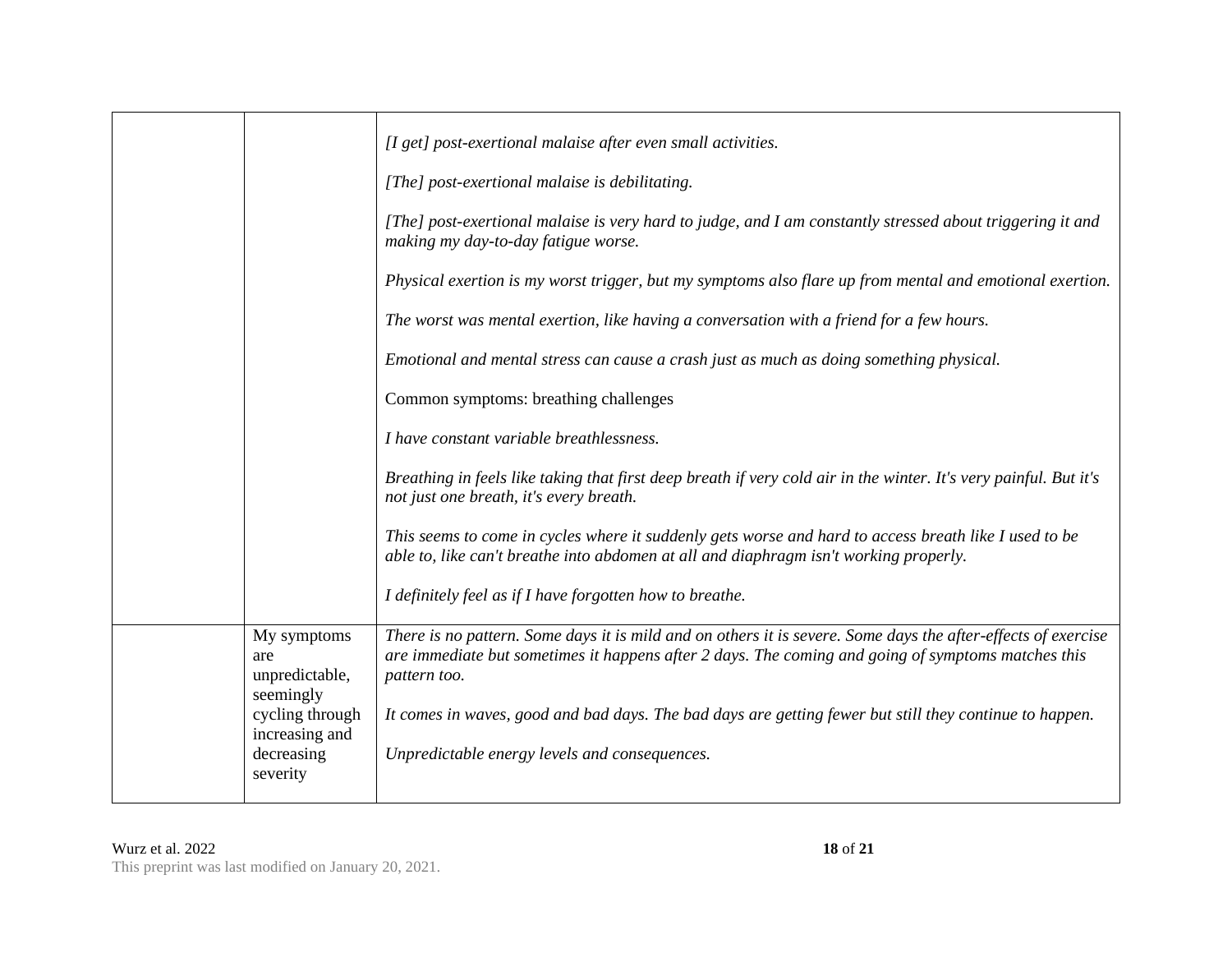|                                                |                                            | Symptoms have a habit of cycling in rotation usually related to any attempts to do exercise or any<br>stressful situations like death of a family member/funeral etc.                                                                                          |
|------------------------------------------------|--------------------------------------------|----------------------------------------------------------------------------------------------------------------------------------------------------------------------------------------------------------------------------------------------------------------|
|                                                | Long COVID is<br>ruining my life           | I feel trapped in this half-life [] this half-life is totally frustrating and feels like a real trap.                                                                                                                                                          |
|                                                | and my ability<br>to live how I            | I am having mental health difficulties as a result of the ongoing and unpredictable nature of the illness.                                                                                                                                                     |
|                                                | want                                       | I feel like a mere shadow of the person I was before COVID-19 and that is very saddening.                                                                                                                                                                      |
|                                                |                                            | I do feel my quality of life is dreadfully impacted and reduced, limited beyond endurance really. So,<br>worrying with no one having answers or understanding what it is that is going on with my body to make<br>me so vulnerable.                            |
|                                                |                                            | Before COVID I would have said I was in excellent health and had a good quality of life. What this has<br>left me with is an existence. All of the things I used to enjoy I cannot do.                                                                         |
|                                                |                                            | I feel like my body is broken.                                                                                                                                                                                                                                 |
|                                                |                                            | [Long COVID] has ruined my life completely.                                                                                                                                                                                                                    |
| All aspects of<br>my day-to-day<br>functioning | I can no longer<br>manage my<br>multiple   | Housework has not been completed as usual. Many things are put aside as the energy is not there to<br>complete them.                                                                                                                                           |
| have been<br>impacted                          | competing roles<br>and<br>responsibilities | I can barely leave my house. I get up to use the restroom and lay back down. It's almost impossible to<br>shop and cook dinner for my children. I have no interest in anything. I don't want to talk to people, nor do<br>I have the energy. [] I'm miserable. |
|                                                |                                            | I am seeking palliative care because I cannot manage my life or my home.                                                                                                                                                                                       |
|                                                |                                            | I either lay down or sit 99.9% of the time. When going to bathroom, I use the walls to assist.                                                                                                                                                                 |
|                                                |                                            | I cannot actively participate in extracurricular activities, sports, or outings with friends due to my illness.                                                                                                                                                |
|                                                | I am not<br>working right                  | I have had to cut my working hours in half as it is too exhausting working full time.                                                                                                                                                                          |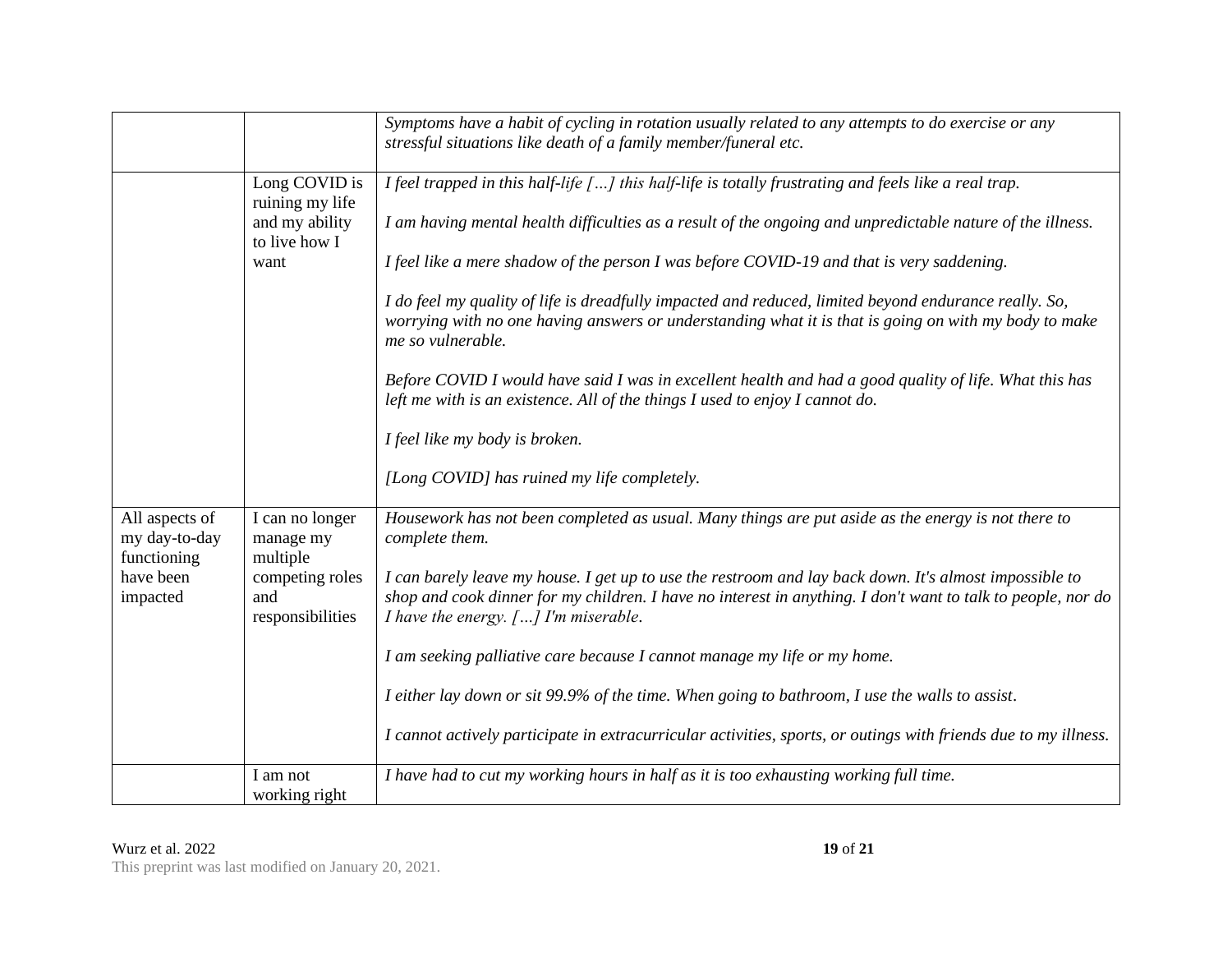|                                            | now or am just<br>getting by | Phased return to work due to the fatigue being felt after exertion. This started by requiring 18 hours of<br>sleep and only being able to do one task such as brushing teeth at a time before needing a rest to now 4<br>weeks later being able to work for half a day and then requiring a 3 hour nap after work.                                |
|--------------------------------------------|------------------------------|---------------------------------------------------------------------------------------------------------------------------------------------------------------------------------------------------------------------------------------------------------------------------------------------------------------------------------------------------|
|                                            |                              | My job requires a mix of sitting, standing and walking. I get much more breathless and tired than I<br>normally would. I'm still not up to full shifts and I do NOTHING else on days I work.                                                                                                                                                      |
|                                            |                              | In the last 8 weeks I've been extremely fatigued, as previous to this, I was bullied back to working<br>fulltime I managed being in pain and rested and did nothing on my days off, but it took its toll and I have<br>been off work for 8 weeks recovering.                                                                                      |
|                                            |                              | I tried working all summer and fall with symptoms coming and going, but never going away completely. I<br>had a bad flare in November 2020, and have been off work since. I previously worked from home and am<br>unable to continue doing so. I have been on Short Term Disability from the company I work for since<br>then.                    |
|                                            |                              | I've never experienced this level of fatigue for this long. I don't think I will be able to keep my job. I'm<br>barely getting by doing the minimum.                                                                                                                                                                                              |
| I can no longer<br>be physically<br>active |                              | Before long COVID, I cycled maybe 5 hours a week, played tennis for 2-4 hours, could jog, walk for<br>miles etc. And now I have to think hard about every activity. Will it result in post-exertional malaise,<br>which can put me out of action for days?                                                                                        |
|                                            |                              | I can summon energy to engage in greater activity, but often I will feel tired during, after, or 24 hours<br>later. I am sometimes fearful of walking even a short distance alone because I may tire and not be able to<br>get back home. The fear of exhaustion is debilitating in itself. And I was enormously active before all this<br>began. |
|                                            |                              | I have attempted to even do minimal exercise as usually it's something I love doing but everything I try I<br>end up with terrible flu like symptoms and I'm bedridden for up to a week before I get back to my<br>baseline.                                                                                                                      |
|                                            |                              | Before COVID-19, I was an endurance athlete, marathons and half ironman working out 6 days a week<br>and at least 10 hours a week. I do not do any exercise at all, just some easy walking. I am severely limited<br>in my ability to live the life I used to.                                                                                    |